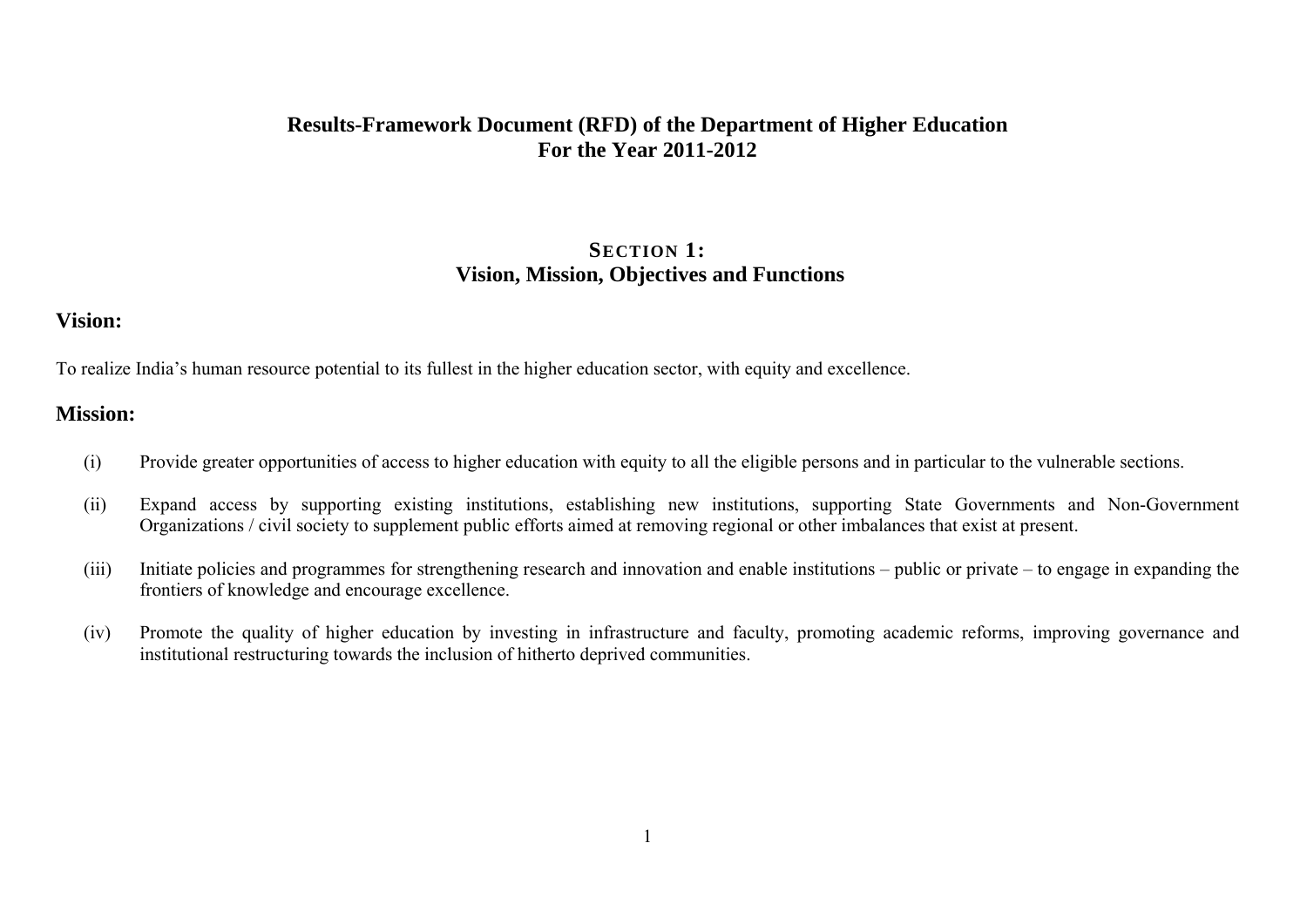#### **Main Objectives:**

1. Access, Participation and Expansion

- To expand the higher education sector in all its modes of delivery to increase the Gross Enrolment Ratio (GER) in higher education to 15% by 2011-12 and to 21% by XII Plan.
- To expand the institutional base of higher education (including technical. professional and vocational education) by creating additional capacity in existing institutions, establishing new institutions and incentivising state governments and Non-Governmental Organizations / civil society.

2. Equity and Inclusion

- To provide opportunities of higher education to socially deprived communities and remove disparities by promoting the inclusion of women, minorities and differently abled persons.
- To remove the regional imbalances in access to higher education by setting up institutions in unserved and underserved areas.

3. Quality enhancement

- To enhance plan support for infrastructure and faculty development in the institutions of higher learning and to attract talent towards careers in teaching and research.
- To create conditions for knowledge generation through improved research facilities in universities and colleges.
- $\bullet$  To promote collaboration with the International Community, foreign governments, universities/institutions and regional and international institutions, for the advancement of universal knowledge and intellectual property rights.
- To promote the development of Indian languages.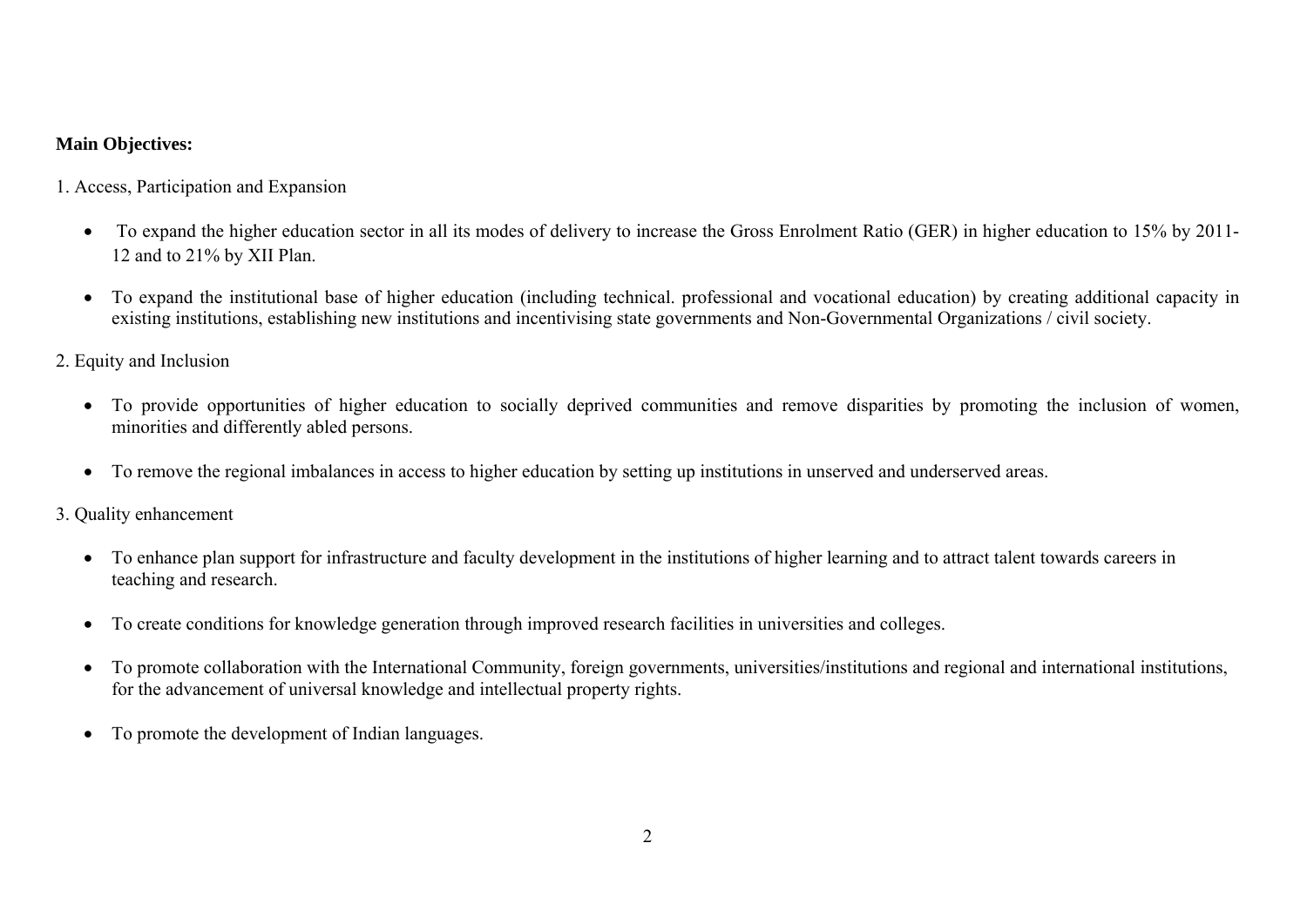#### 4. Governance reforms

- $\bullet$ To promote autonomy, innovation and academic reforms in institutions of higher learning.
- $\bullet$ To undertake institutional restructuring for improving efficiency, relevance and creativity in higher education.

#### **Functions**

- (i) Enhancement of the Gross Enrolment Ratio by expanding access through all modes;
- (ii) Promoting the participation of those sections of the society whose GER is lower than the national average;
- (iii) To improve quality and to promote academic reforms;
- (iv) Setting up of new educational institutions and also capacity expansion and improvement of the existing institutions;
- (v) Use of Technology in Higher Education;
- (vi) Development of Vocational Education and Skill Development;
- (vii) Development of Indian Languages;
- (viii) International Collaboration in the field of education.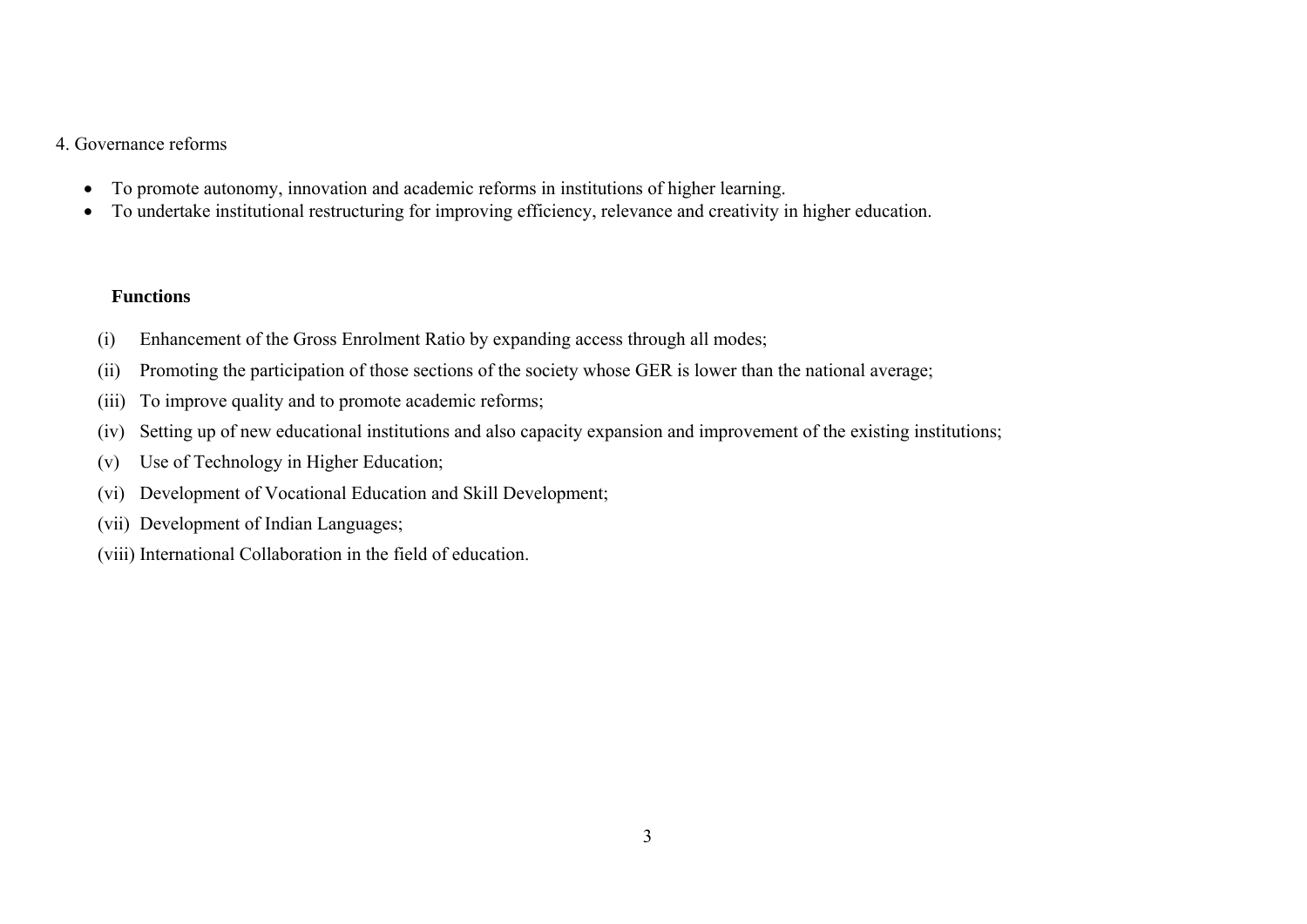| <b>Section 2 - Format of RFD</b> |  |  |  |
|----------------------------------|--|--|--|
|----------------------------------|--|--|--|

| Column1                                      | <b>Column 2</b> | Column 3                                                                     | <b>Column 4</b>                                                                                                  |                                             | Column 5 |                |             | Column 6                       |      |                |
|----------------------------------------------|-----------------|------------------------------------------------------------------------------|------------------------------------------------------------------------------------------------------------------|---------------------------------------------|----------|----------------|-------------|--------------------------------|------|----------------|
| Objective                                    | Weight          | <b>Action</b>                                                                | <b>Success</b>                                                                                                   | Unit                                        | Weightag |                |             | <b>Target / Criteria Value</b> |      |                |
|                                              |                 |                                                                              | <b>Indicator</b>                                                                                                 |                                             | e        | <b>Excelle</b> | <b>Very</b> | Good                           | Fair | Poor           |
|                                              |                 |                                                                              |                                                                                                                  |                                             |          | nt             | Good        |                                |      |                |
|                                              |                 |                                                                              |                                                                                                                  |                                             |          | 100%           | 90%         | 80%                            | 70%  | 60%            |
| Access,<br>Participation<br>and<br>Expansion | 27              | Strengthening of<br>13 new Central<br>Universities                           | To start<br>Post<br>Graduate<br>and<br>level<br>above<br>programmes                                              | Numb<br>er                                  | 3.0      | 12             | 10          | 8                              | 6    | $\overline{4}$ |
|                                              |                 | Subsidy<br>Interest<br>Scheme<br>on<br>Education Loans<br>for needy students | of<br>Percentage<br>eligible<br>total<br>loan<br>applications<br>approved                                        | $\frac{0}{0}$                               | 3.0      | 100            | 90          | 80                             | 70   | 60             |
|                                              |                 | of<br>Removal<br>Regional<br>Imbalances<br>by<br>establishment<br>of         | New Colleges<br>approved<br>by<br>UGC or Deptt.<br>of HE                                                         | Numb<br>er                                  | 2.0      | 30             | 25          | 15                             | 10   | 5              |
|                                              |                 | Model<br>Degree<br>Colleges<br>in<br>educationally<br>backward<br>districts. | Operationalisati<br>on of colleges<br>already<br>approved<br>by<br>UGC or<br>D/O<br><b>HE</b><br>by<br>31.3.2011 | $\frac{0}{0}$<br>Operat<br>ionalis<br>ation | 2.0      | 100            | 90          | 80                             | 70   | 60             |
|                                              |                 | National Mission<br>Education<br>on<br>through ICT                           | Providing<br>LAN to<br>Universities                                                                              | Numb<br>er                                  | 2.0      | 90             | 80          | 70                             | 60   | 50             |
|                                              |                 |                                                                              | Providing<br>connectivity to                                                                                     | Numb<br>er                                  | $2.0\,$  | 7000           | 6000        | 5000                           | 4000 | 3000           |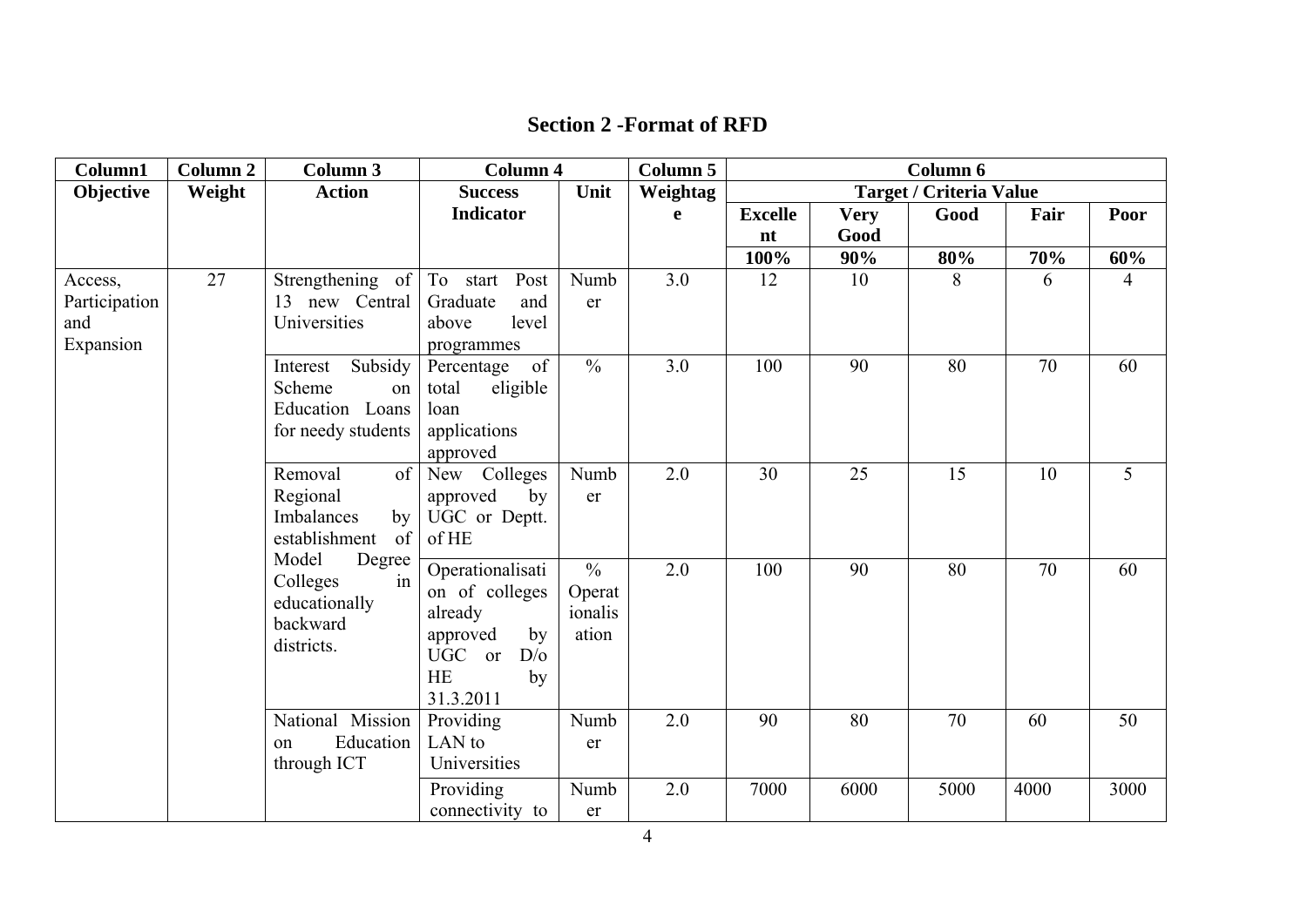| Column1   | <b>Column 2</b> | Column 3          | <b>Column 4</b>       |           | <b>Column 5</b> |                |                | Column 6                       |                |                 |
|-----------|-----------------|-------------------|-----------------------|-----------|-----------------|----------------|----------------|--------------------------------|----------------|-----------------|
| Objective | Weight          | <b>Action</b>     | <b>Success</b>        | Unit      | Weightag        |                |                | <b>Target / Criteria Value</b> |                |                 |
|           |                 |                   | <b>Indicator</b>      |           | e               | <b>Excelle</b> | <b>Very</b>    | Good                           | Fair           | Poor            |
|           |                 |                   |                       |           |                 | nt             | Good           |                                |                |                 |
|           |                 |                   |                       |           |                 | 100%           | 90%            | 80%                            | 70%            | 60%             |
|           |                 |                   | Colleges/             |           |                 |                |                |                                |                |                 |
|           |                 |                   | Polytechnics          |           |                 |                |                |                                |                |                 |
|           |                 |                   | E-Content             | Numb      | 2.0             | 200            | 175            | 150                            | 100            | 50              |
|           |                 |                   | generation            | er of     |                 |                |                |                                |                |                 |
|           |                 |                   | (Semester)            | course    |                 |                |                |                                |                |                 |
|           |                 |                   | courses)              | ${\bf S}$ |                 |                |                |                                |                |                 |
|           |                 | Setting up of two | Commencemen           | Numb      | 1.0             | $\overline{2}$ | $\mathbf{1}$   | $\blacksquare$                 |                | $\mathbf{0}$    |
|           |                 | new IIMs          | t of course at        | er        |                 |                |                |                                |                |                 |
|           |                 |                   | the new IIMs          |           |                 |                |                |                                |                |                 |
|           |                 | Setting up of 20  | of<br>Selection       | Numb      | 2.0             | 5              | $\overline{4}$ | 3                              | $\overline{2}$ |                 |
|           |                 | new IIITs         | and<br><b>States</b>  | er        |                 |                |                |                                |                |                 |
|           |                 |                   | for<br>Partners       |           |                 |                |                |                                |                |                 |
|           |                 |                   | of<br>setting up      |           |                 |                |                |                                |                |                 |
|           |                 |                   | IIITs and their       |           |                 |                |                |                                |                |                 |
|           |                 | Financial         | site selection        |           | 1.0             | 50             | 40             | 30                             | 25             | 20              |
|           |                 | assistance for    | Polytechnics          | Numb      |                 |                |                |                                |                |                 |
|           |                 | setting up of New | provided<br>financial | er        |                 |                |                |                                |                |                 |
|           |                 | Polytechnics      | assistance $(2nd$     |           |                 |                |                |                                |                |                 |
|           |                 |                   | $\&3^{\text{rd}}$     |           |                 |                |                |                                |                |                 |
|           |                 |                   | Installments)         |           |                 |                |                |                                |                |                 |
|           |                 | Financial         | Polytechnics          | Numb      | 1.0             | 100            | 90             | 70                             | 60             | $\overline{50}$ |
|           |                 | assistance for    | first<br>provided     | er        |                 |                |                |                                |                |                 |
|           |                 | upgradation of    | of<br>installment     |           |                 |                |                |                                |                |                 |
|           |                 | existing          | financial             |           |                 |                |                |                                |                |                 |
|           |                 | polytechnics      | assistance            |           |                 |                |                |                                |                |                 |
|           |                 |                   |                       |           |                 |                |                |                                |                |                 |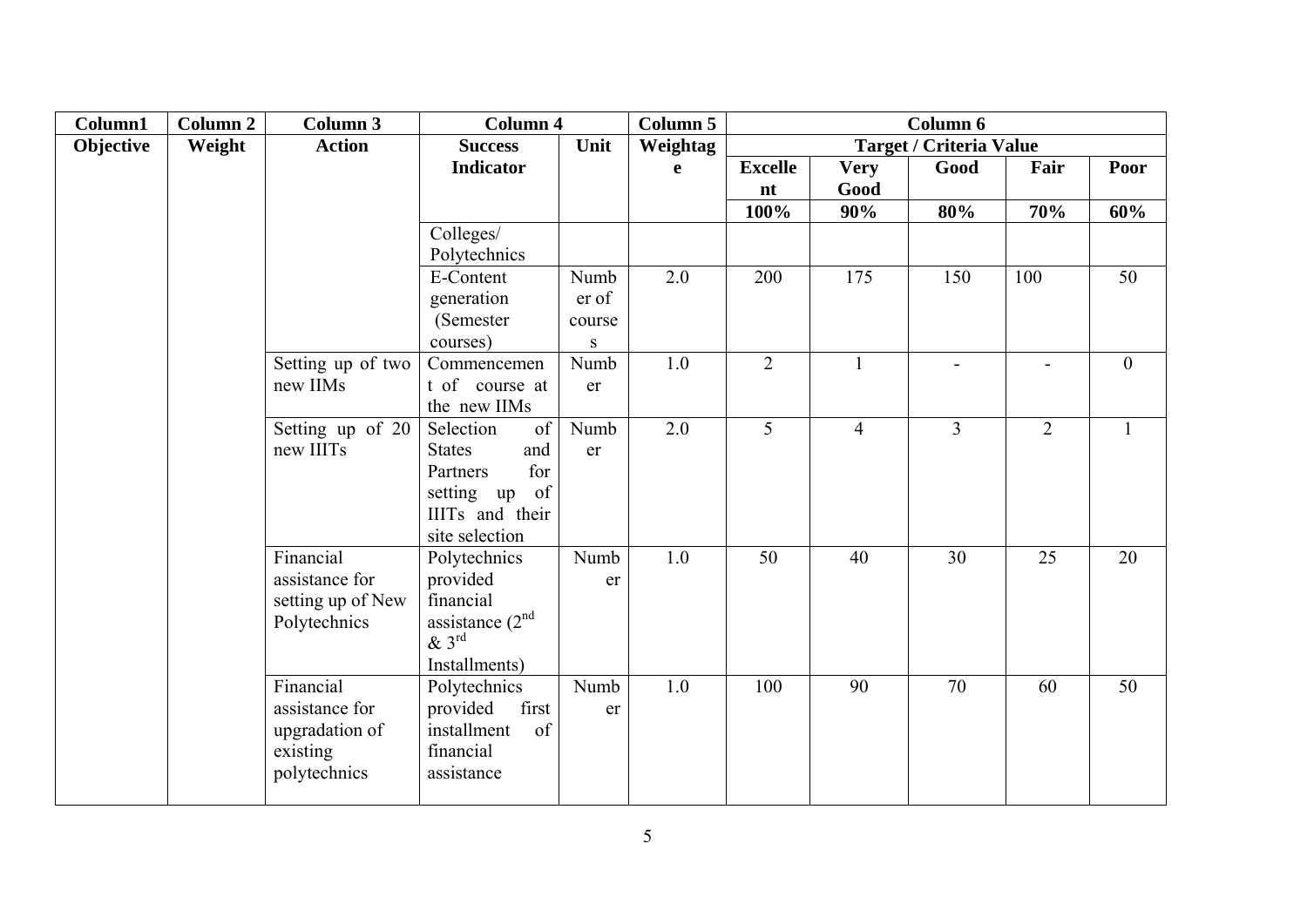| Column1    | Column 2 | Column 3                       | <b>Column 4</b>      |      | Column 5 |                |                 | Column 6                       |            |                |
|------------|----------|--------------------------------|----------------------|------|----------|----------------|-----------------|--------------------------------|------------|----------------|
| Objective  | Weight   | <b>Action</b>                  | <b>Success</b>       | Unit | Weightag |                |                 | <b>Target / Criteria Value</b> |            |                |
|            |          |                                | <b>Indicator</b>     |      | e        | <b>Excelle</b> | <b>Very</b>     | Good                           | Fair       | Poor           |
|            |          |                                |                      |      |          | nt             | Good            |                                |            |                |
|            |          |                                |                      |      |          | 100%           | 90%             | 80%                            | 70%        | 60%            |
|            |          | <b>Skill</b>                   | Persons trained      | Numb | 2.0      | 1,20,000       | 1,10,000        | 80,000                         | 60,000     | 50,000         |
|            |          | Development of                 |                      | er   |          |                |                 |                                |            |                |
|            |          | population in                  |                      |      |          |                |                 |                                |            |                |
|            |          | adjoining areas                |                      |      |          |                |                 |                                |            |                |
|            |          | through                        |                      |      |          |                |                 |                                |            |                |
|            |          | Community                      |                      |      |          |                |                 |                                |            |                |
|            |          | Polytechnics                   |                      |      |          |                |                 |                                |            |                |
|            |          | Introduction of                | Release<br>of        | Numb | 2.0      | $\overline{3}$ | $\overline{2}$  | $\mathbf{1}$                   |            | $\overline{0}$ |
|            |          | scheme for                     | for<br>funds         | er   |          |                |                 |                                |            |                |
|            |          | incentivizing                  | Universities/        |      |          |                |                 |                                |            |                |
|            |          | States for<br>establishing new | Engineering          |      |          |                |                 |                                |            |                |
|            |          | higher                         | Colleges/<br>General |      |          |                |                 |                                |            |                |
|            |          | educational                    | Colleges             |      |          |                |                 |                                |            |                |
|            |          | institutions                   |                      |      |          |                |                 |                                |            |                |
|            |          | To formulate a                 | Submission<br>of     | Date | 2.0      | $30 - 12$      | $16 - 1 - 2012$ | 30-1-2012                      | $15 - 2 -$ | $30-3-$        |
|            |          | scheme for credit              | <b>Cabinet Note</b>  |      |          | 2011           |                 |                                | 2012       | 2012           |
|            |          | guarantee fund                 |                      |      |          |                |                 |                                |            |                |
|            |          | for educationally              |                      |      |          |                |                 |                                |            |                |
|            |          | weaker sections                |                      |      |          |                |                 |                                |            |                |
|            |          | of society                     |                      |      |          |                |                 |                                |            |                |
| Equity and | 8        | Implementation                 | Differently-         | Numb | 2.0      | 2000           | 1900            | 1700                           | 1500       | 1300           |
| Inclusion  |          | of the Scheme for              | Abled persons        | er   |          |                |                 |                                |            |                |
|            |          | Integrating                    | covered              |      |          |                |                 |                                |            |                |
|            |          | Differently Abled              |                      |      |          |                |                 |                                |            |                |
|            |          | Persons in the                 |                      |      |          |                |                 |                                |            |                |
|            |          | mainstream of                  |                      |      |          |                |                 |                                |            |                |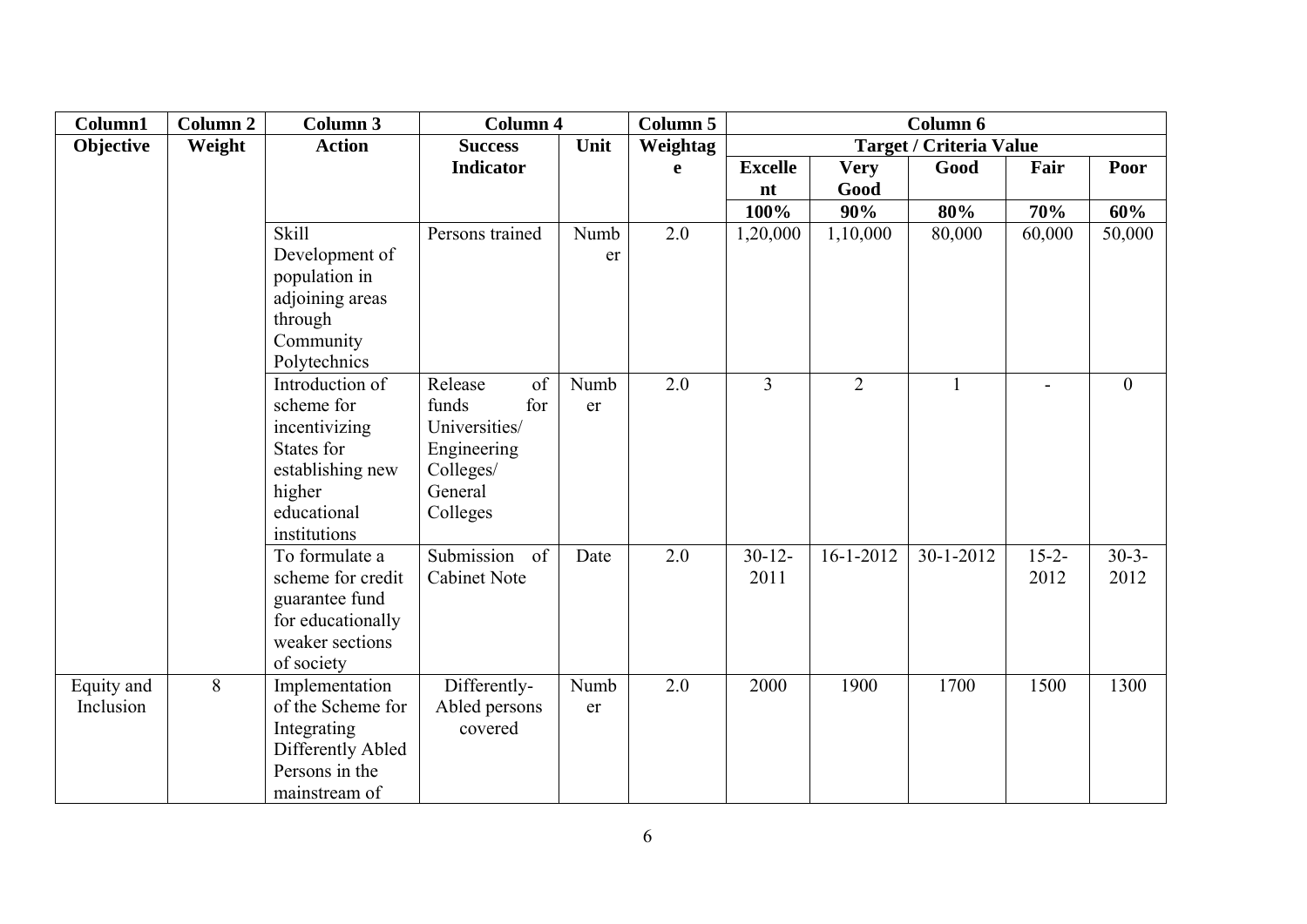| Column1   | <b>Column 2</b> | Column 3              | <b>Column 4</b>              |      | Column 5 |                |                 | Column 6                       |            |                |
|-----------|-----------------|-----------------------|------------------------------|------|----------|----------------|-----------------|--------------------------------|------------|----------------|
| Objective | Weight          | <b>Action</b>         | <b>Success</b>               | Unit | Weightag |                |                 | <b>Target / Criteria Value</b> |            |                |
|           |                 |                       | <b>Indicator</b>             |      | e        | <b>Excelle</b> | <b>Very</b>     | Good                           | Fair       | Poor           |
|           |                 |                       |                              |      |          | nt             | Good            |                                |            |                |
|           |                 |                       |                              |      |          | 100%           | 90%             | 80%                            | 70%        | 60%            |
|           |                 | Technical and         |                              |      |          |                |                 |                                |            |                |
|           |                 | Vocational            |                              |      |          |                |                 |                                |            |                |
|           |                 | Education             |                              |      |          |                |                 |                                |            |                |
|           |                 | Opening of new        | Submission of                | Date | 2.0      | $30 - 9 - 11$  | $31 - 10 - 11$  | $30 - 11 - 11$                 | $30 - 12$  | $30 - 1 - 12$  |
|           |                 | of<br>campus          | <b>Cabinet Note</b>          |      |          |                |                 |                                | 11         |                |
|           |                 | Muslim<br>Aligarh     |                              |      |          |                |                 |                                |            |                |
|           |                 | University            |                              |      |          |                |                 |                                |            |                |
|           |                 | (AMU)                 |                              |      |          |                |                 |                                |            |                |
|           |                 | (i) Murshidabad       |                              |      |          |                |                 |                                |            |                |
|           |                 | (West Bengal)         |                              |      |          |                |                 |                                |            |                |
|           |                 | and                   |                              |      |          |                |                 |                                |            |                |
|           |                 | (ii)Malappuram        |                              |      |          |                |                 |                                |            |                |
|           |                 | (Kerala)              |                              |      |          |                |                 |                                |            |                |
|           |                 | Establishment of      | Colleges                     | Numb | 2.0      | 10             | 8               | $\overline{7}$                 | 5          | $\overline{2}$ |
|           |                 | model<br>degree<br>in | approved<br>by<br><b>UGC</b> | er   |          |                |                 |                                |            |                |
|           |                 | colleges<br>Minority  | <sub>or</sub><br>of          |      |          |                |                 |                                |            |                |
|           |                 | Concentration         | Department<br><b>HE</b>      |      |          |                |                 |                                |            |                |
|           |                 | <b>Districts</b>      |                              |      |          |                |                 |                                |            |                |
|           |                 | Financial             | Polytechnics                 | Numb | 2.0      | 25             | 20              | 15                             | 10         | 5              |
|           |                 | assistance for        | first<br>provided            | er   |          |                |                 |                                |            |                |
|           |                 | construction of       | of<br>installment            |      |          |                |                 |                                |            |                |
|           |                 | Women's Hostel        | financial                    |      |          |                |                 |                                |            |                |
|           |                 |                       | assistance                   |      |          |                |                 |                                |            |                |
| Quality   | 26              | Setting<br>up         | Submission of                | Date | 2.0      | $30 - 12$      | $16 - 1 - 2012$ | $30 - 1 - 2012$                | $15 - 2 -$ | $30-3-$        |
| Enhanceme |                 | Innovation            | <b>Cabinet Note</b>          |      |          | 2011           |                 |                                | 2012       | 2012           |
| nt        |                 | Universities          |                              |      |          |                |                 |                                |            |                |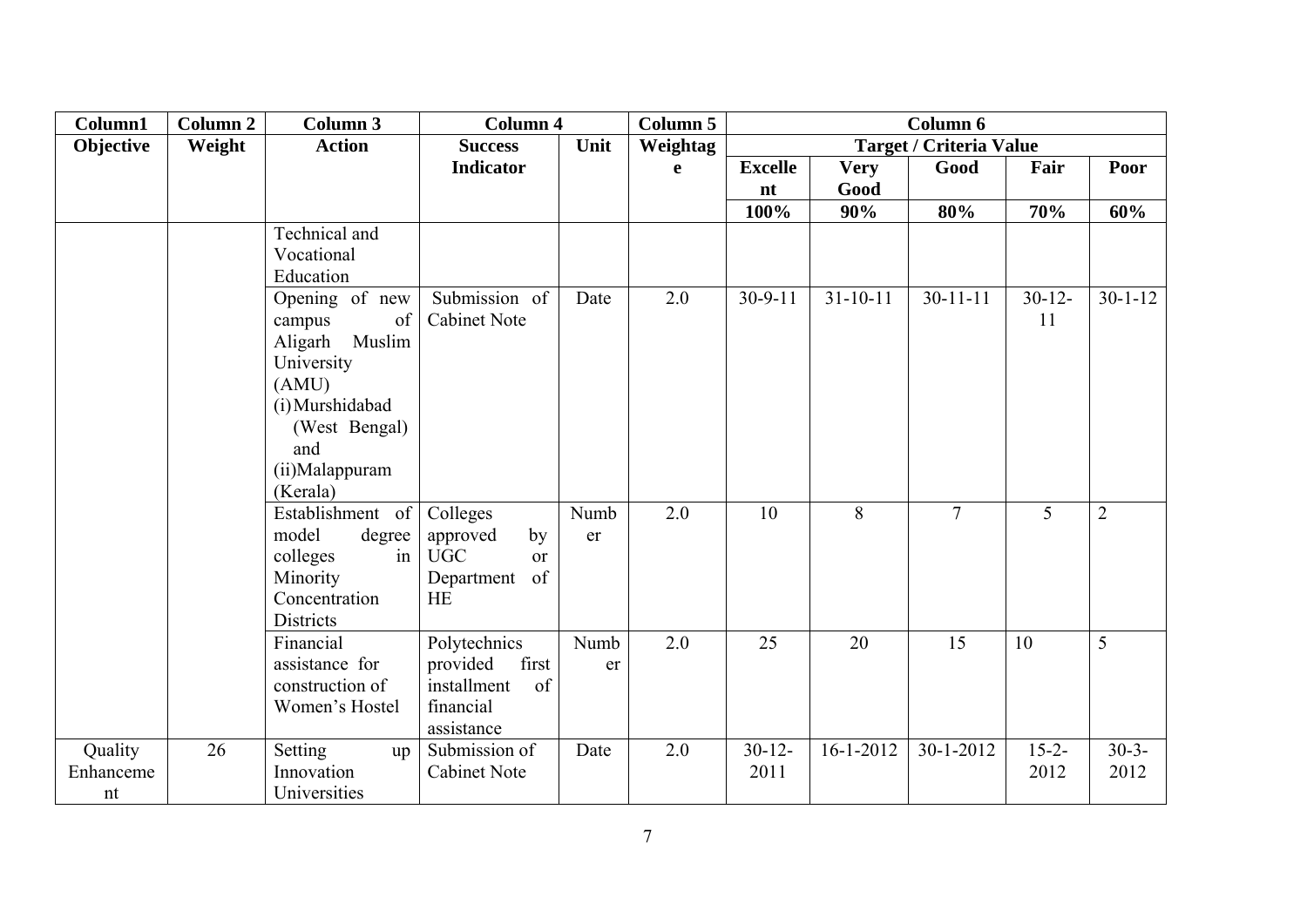| Column1   | Column 2 | Column 3               | <b>Column 4</b>     |      | Column 5    |                |                 | Column 6                       |             |               |
|-----------|----------|------------------------|---------------------|------|-------------|----------------|-----------------|--------------------------------|-------------|---------------|
| Objective | Weight   | <b>Action</b>          | <b>Success</b>      | Unit | Weightag    |                |                 | <b>Target / Criteria Value</b> |             |               |
|           |          |                        | <b>Indicator</b>    |      | $\mathbf e$ | <b>Excelle</b> | <b>Very</b>     | Good                           | Fair        | Poor          |
|           |          |                        |                     |      |             | nt             | Good            |                                |             |               |
|           |          |                        |                     |      |             | 100%           | 90%             | 80%                            | 70%         | 60%           |
|           |          | Independent            | Action<br>on        | Date |             |                |                 |                                |             |               |
|           |          | Review of the 4        | review reports      |      |             |                |                 |                                |             |               |
|           |          | Research               | $of$ :              |      |             |                |                 |                                |             |               |
|           |          | Councils.              | <b>ICHR</b><br>(i)  |      | 1.0         | $30 - 12$      | $16 - 1 - 2012$ | $30 - 1 - 2012$                | $15 - 2 -$  | $30-3-$       |
|           |          |                        |                     |      |             | 2011           |                 |                                | 2012        | 2012          |
|           |          |                        | (ii)<br><b>ICPR</b> |      | 1.0         | $30 - 12 -$    | $16 - 1 - 2012$ | $30-1-2012$                    | $15 - 2 -$  | $30-3-$       |
|           |          |                        |                     |      |             | 2011           |                 |                                | 2012        | 2012          |
|           |          |                        | (iii) ICSSR         |      | 1.0         | $30 - 12$      | $16 - 1 - 2012$ | $30 - 1 - 2012$                | $15 - 2 -$  | $30-3-$       |
|           |          |                        |                     |      |             | 2011           |                 |                                | 2012        | 2012          |
|           |          |                        | <b>IIAS</b><br>(iv) |      | 1.0         | $30 - 12 -$    | $16 - 1 - 2012$ | 30-1-2012                      | $15 - 2 -$  | $30-3-$       |
|           |          |                        |                     |      |             | 2011           |                 |                                | 2012        | 2012          |
|           |          | Setting<br>of<br>up    | Submission<br>of    | Date | 2.0         | $30 - 9 - 11$  | $31 - 10 - 11$  | $30 - 11 - 11$                 | $30 - 12 -$ | $30 - 1 - 12$ |
|           |          | Sector Innovation      | Concept Note to     |      |             |                |                 |                                | 11          |               |
|           |          | Council<br>and         | PM's<br>the         |      |             |                |                 |                                |             |               |
|           |          | Centres<br>for         | Innovation          |      |             |                |                 |                                |             |               |
|           |          | Innovation             | Council             |      |             |                |                 |                                |             |               |
|           |          | Implementation         | Graduate            | Numb | 2.0         | 70,000         | 60,000          | 50,000                         | 40,000      | 30,000        |
|           |          | of<br>the              | Engineers<br>and    | er   |             |                |                 |                                |             |               |
|           |          | Apprenticeship         | Diploma             |      |             |                |                 |                                |             |               |
|           |          | <b>Training Scheme</b> | holders trained     |      |             |                |                 |                                |             |               |
|           |          | Creation of            | Submission of       | Date | 2.0         | $30 - 12 -$    | $16 - 1 - 2012$ | $30 - 1 - 2012$                | $15 - 2 -$  | $30-3-$       |
|           |          | National               | <b>Cabinet Note</b> |      |             | 2011           |                 |                                | 2012        | 2012          |
|           |          | Academic               |                     |      |             |                |                 |                                |             |               |
|           |          | Depository             |                     |      |             |                |                 |                                |             |               |
|           |          | System                 |                     |      |             |                |                 |                                |             |               |
|           |          |                        |                     |      |             |                |                 |                                |             |               |
|           |          |                        |                     |      |             |                |                 |                                |             |               |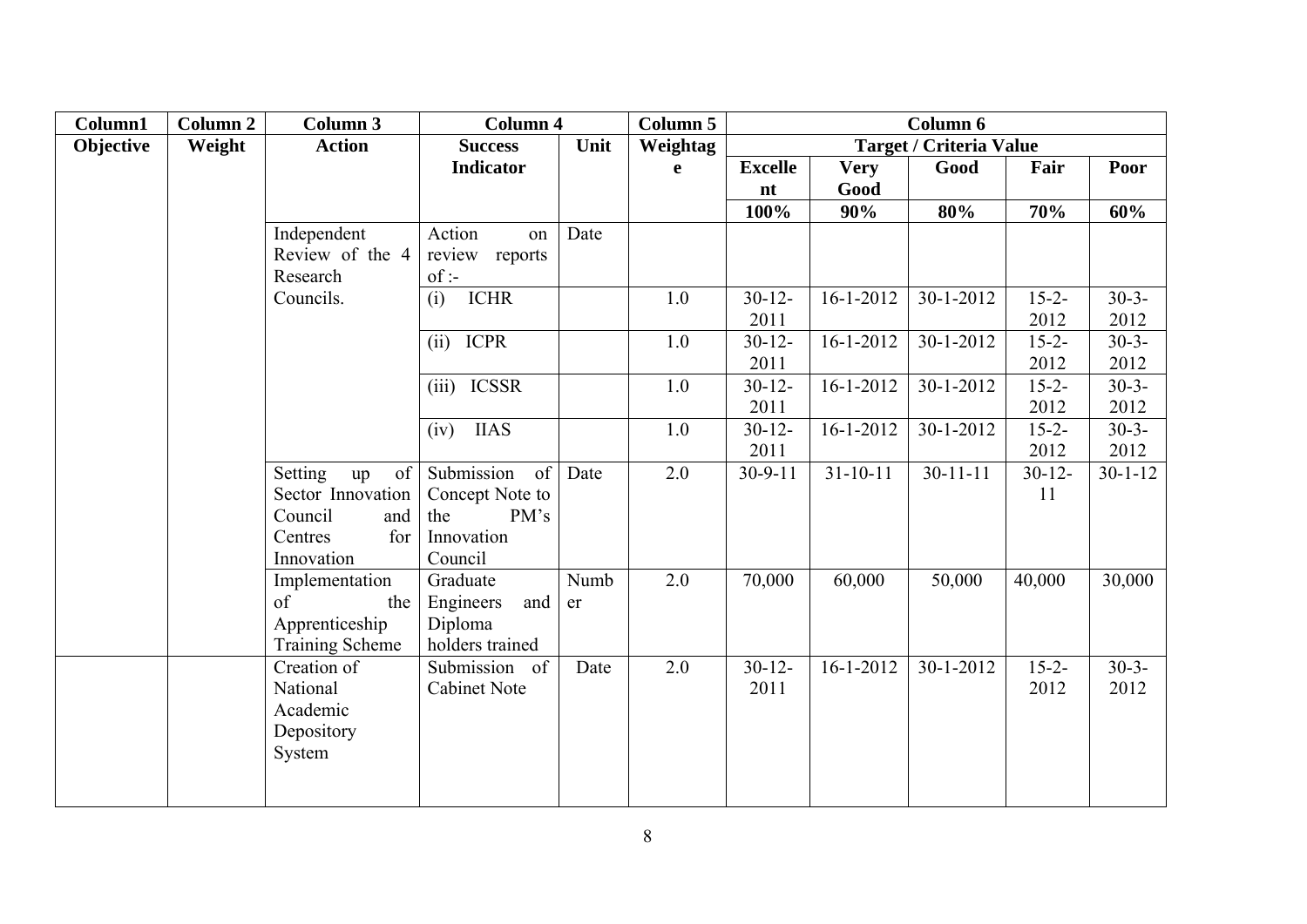| Column1   | Column <sub>2</sub> | Column 3                             | <b>Column 4</b>   |      | Column 5    |                |                 | Column 6                       |               |               |
|-----------|---------------------|--------------------------------------|-------------------|------|-------------|----------------|-----------------|--------------------------------|---------------|---------------|
| Objective | Weight              | <b>Action</b>                        | <b>Success</b>    | Unit | Weightag    |                |                 | <b>Target / Criteria Value</b> |               |               |
|           |                     |                                      | <b>Indicator</b>  |      | $\mathbf e$ | <b>Excelle</b> | <b>Very</b>     | Good                           | Fair          | Poor          |
|           |                     |                                      |                   |      |             | nt             | Good            |                                |               |               |
|           |                     |                                      |                   |      |             | 100%           | 90%             | 80%                            | 70%           | 60%           |
|           |                     | Scheme for                           | Submission<br>of  | Date | 2.0         | $30 - 12 -$    | $16 - 1 - 2012$ | 30-1-2012                      | $15 - 2 -$    | $30-3-$       |
|           |                     | upgrading 200                        | <b>EFC</b> Note   |      |             | 2011           |                 |                                | 2012          | 2012          |
|           |                     | Engineering                          | Identification of | Numb | 2.0         | 100            | 75              | 50                             | 25            | $\mathbf{0}$  |
|           |                     | Colleges                             | Colleges          | er   |             |                |                 |                                |               |               |
|           |                     | Conversion of                        | Introduction of   | Date | 2.0         | $30 - 12$      | $16 - 1 - 2012$ | $30 - 1 - 2012$                | $15 - 2 -$    | $30-3-$       |
|           |                     | <b>BESU</b> to <b>IIEST</b>          | the Bill          |      |             | 2011           |                 |                                | 2012          | 2012          |
|           |                     | Shibpur                              |                   |      |             |                |                 |                                |               |               |
|           |                     | Modernisation of                     | Release of $1st$  | Date | 1.0         | $30 - 12 -$    | $16 - 1 - 2012$ | $30 - 1 - 2012$                | $15 - 2 -$    | $30-3-$       |
|           |                     | <b>IIT Kharagpur</b>                 | Installment<br>of |      |             | 2011           |                 |                                | 2012          | 2012          |
|           |                     |                                      | grant             |      |             |                |                 |                                |               |               |
|           |                     | National<br><b>Book</b>              | Submission of     | Date | 2.0         | $30 - 12 -$    | $16 - 1 - 2012$ | $30 - 1 - 2012$                | $15 - 2 -$    | $30-3-$       |
|           |                     | Promotion Policy                     | Cabinet Note      |      |             | 2011           |                 |                                | 2012          | 2012          |
|           |                     |                                      |                   |      |             |                |                 |                                |               |               |
|           |                     | Operationalisatio<br>n of Centres of | Holding of EFC    | Date | 2.0         | $30-9-11$      | $30 - 10 - 11$  | $30 - 11 - 11$                 | $31 - 12 -$   | $31 - 1 - 12$ |
|           |                     | for<br>Excellence                    | meeting           |      |             |                |                 |                                | 11            |               |
|           |                     | <b>Studies</b><br>in                 |                   |      |             |                |                 |                                |               |               |
|           |                     | Classical                            |                   |      |             |                |                 |                                |               |               |
|           |                     | Languages                            |                   |      |             |                |                 |                                |               |               |
|           |                     | $\alpha$<br>(Kannada                 |                   |      |             |                |                 |                                |               |               |
|           |                     | Telugu)<br>at                        |                   |      |             |                |                 |                                |               |               |
|           |                     | Mysore                               |                   |      |             |                |                 |                                |               |               |
|           |                     | Selection of the                     | Holding           | Date | 1.0         | $30-12-$       | $15 - 1 - 12$   | $28 - 1 - 12$                  | $12 - 2 - 12$ | $28 - 2 - 12$ |
|           |                     | Director, Central                    | meeting<br>of     |      |             | 11             |                 |                                |               |               |
|           |                     | Institute of                         | Search-cum-       |      |             |                |                 |                                |               |               |
|           |                     | Classical Tamil                      | Selection         |      |             |                |                 |                                |               |               |
|           |                     |                                      | Committee         |      |             |                |                 |                                |               |               |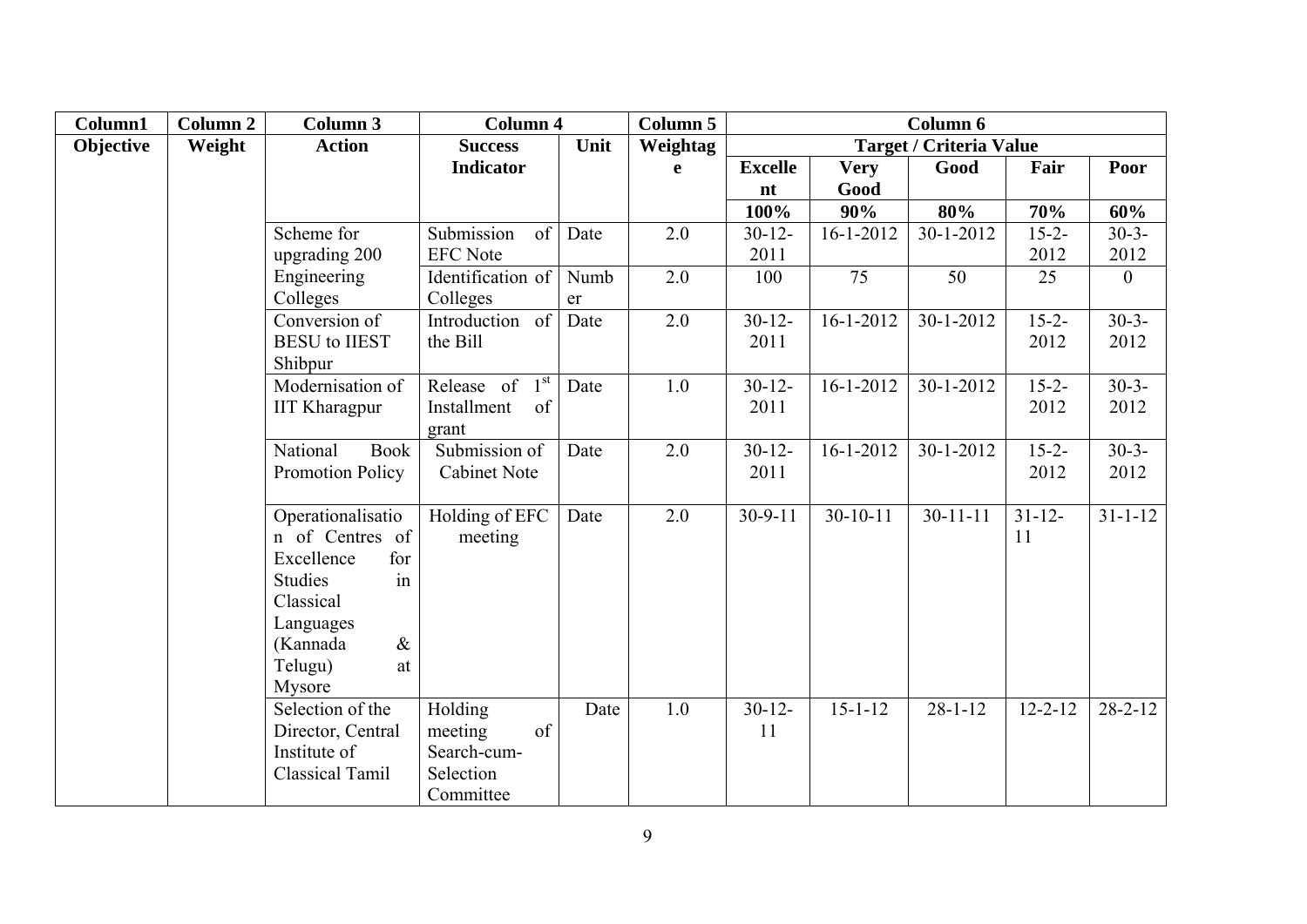| Column1                | Column 2 | <b>Column 3</b>                                                                                                          | <b>Column 4</b>                                    |      | Column 5     |                   |                | Column 6                       |                   |                   |
|------------------------|----------|--------------------------------------------------------------------------------------------------------------------------|----------------------------------------------------|------|--------------|-------------------|----------------|--------------------------------|-------------------|-------------------|
| Objective              | Weight   | <b>Action</b>                                                                                                            | <b>Success</b>                                     | Unit | Weightag     |                   |                | <b>Target / Criteria Value</b> |                   |                   |
|                        |          |                                                                                                                          | <b>Indicator</b>                                   |      | $\mathbf{e}$ | <b>Excelle</b>    | <b>Very</b>    | Good                           | Fair              | Poor              |
|                        |          |                                                                                                                          |                                                    |      |              | nt                | Good           |                                |                   |                   |
|                        |          |                                                                                                                          |                                                    |      |              | 100%              | 90%            | 80%                            | 70%               | 60%               |
|                        |          | Creation of a<br>Web Portal for<br>welfare of Indian<br>students abroad<br>and foreign<br>students in India              | of<br>Launch<br>Portal                             | Date | 2.0          | $30 - 12 -$<br>11 | $15 - 1 - 12$  | $28 - 1 - 12$                  | $12 - 2 - 12$     | $28 - 2 - 12$     |
| Governance<br>Reforms. | 24       | Establishment of<br>NCHER.                                                                                               | Submission<br>of<br>Cabinet note                   | Date | 3.0          | $30-12-$<br>11    | $16 - 1 - 12$  | $30 - 1 - 12$                  | $15 - 2 - 12$     | $30 - 3 - 12$     |
|                        |          | Harmonisation of<br>laws<br>governing<br>Distance<br><b>Education System</b>                                             | Finalisation<br>of<br>Committee<br>Report          | Date | 3.0          | $31 - 8 - 11$     | $30 - 9 - 11$  | $31 - 10 - 11$                 | $30-11-$<br>11    | $31 - 12 -$<br>11 |
|                        |          | Working paper on<br>Higher<br>$\&$<br>Technical<br>Education for XII<br>Five year Plan                                   | Finalisation of<br>Concept Note                    | Date | 3.0          | $30 - 9 - 11$     | $30-10-11$     | $30 - 11 - 11$                 | $31 - 12 -$<br>11 | $31 - 1 - 12$     |
|                        |          | Establishment of<br>Mahatma Gandhi<br>Institute<br>of<br>Education<br>for<br>$\&$<br>Peace<br>Sustainable<br>Development | Commencemen<br>t of operations<br>of the Institute | Date | 3.0          | $2 - 10 - 11$     | $31 - 10 - 11$ | $30 - 11 - 11$                 | $31 - 12$<br>11   | $31 - 1 - 12$     |
|                        |          | Establishment of<br>Centre of Policy<br>Research<br>in                                                                   | Holding of EFC<br>meeting                          | Date | 3.0          | $31 - 12 -$<br>11 | $31 - 1 - 12$  | $16 - 2 - 12$                  | $28 - 2 - 12$     | $31 - 3 - 12$     |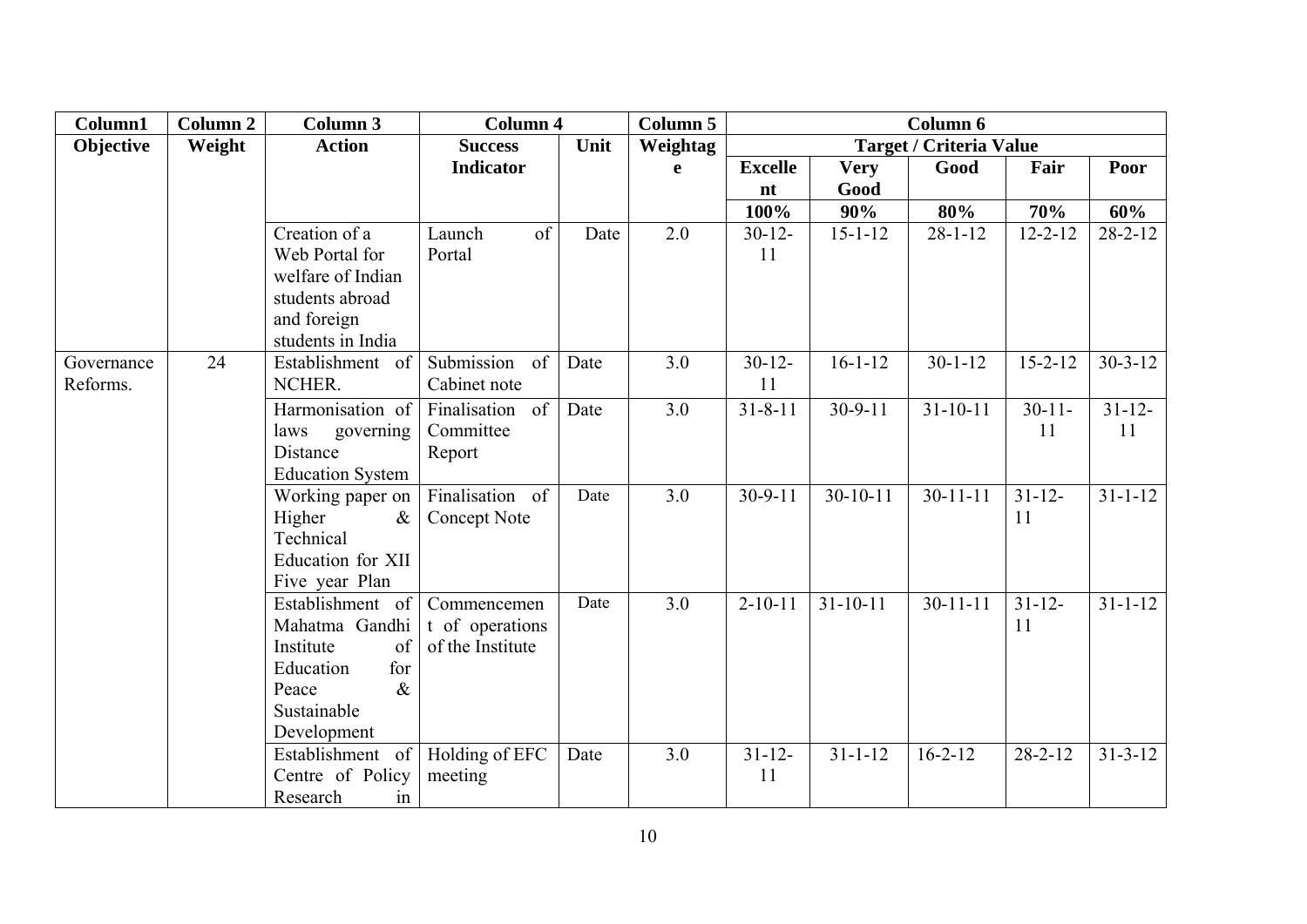| Column1   | <b>Column 2</b> | Column 3                                                                                                | <b>Column 4</b>                                               |            | Column 5      |                   |                 | Column 6                       |                 |                |
|-----------|-----------------|---------------------------------------------------------------------------------------------------------|---------------------------------------------------------------|------------|---------------|-------------------|-----------------|--------------------------------|-----------------|----------------|
| Objective | Weight          | <b>Action</b>                                                                                           | <b>Success</b>                                                | Unit       | Weightag      |                   |                 | <b>Target / Criteria Value</b> |                 |                |
|           |                 |                                                                                                         | <b>Indicator</b>                                              |            | $\mathbf e$   | <b>Excelle</b>    | <b>Very</b>     | Good                           | Fair            | Poor           |
|           |                 |                                                                                                         |                                                               |            |               | nt                | Good            |                                |                 |                |
|           |                 |                                                                                                         |                                                               |            |               | 100%              | 90%             | 80%                            | 70%             | 60%            |
|           |                 | Higher education                                                                                        |                                                               |            |               |                   |                 |                                |                 |                |
|           |                 | Report<br>the<br>to<br>People<br>on<br>Education                                                        | Release of<br>Report                                          | Date       | 3.0           | $31 - 12 -$<br>11 | $31 - 1 - 12$   | $16 - 2 - 12$                  | $28 - 2 - 12$   | $31 - 3 - 12$  |
|           |                 | Regular<br>Publication of<br>Newsletter<br>Timely<br>dissemination of<br>Education<br><b>Statistics</b> | Quarterly<br>publication                                      | Numb<br>er | 2.0           | 5                 | $\overline{4}$  | $\overline{3}$                 | $\overline{2}$  | $\mathbf{1}$   |
|           |                 |                                                                                                         | All India<br>Higher<br>Education<br>Survey                    | Date       | 1.0           | $31 - 12 -$<br>11 | $31 - 1 - 2012$ | $16 - 2 - 12$                  | $28 - 2 - 12$   | $31 - 3 - 12$  |
|           |                 |                                                                                                         | Release of<br>Statistics of<br>School<br>Education<br>2009-10 | Date       | 1.0           | $31 - 7 - 11$     | $31 - 8 - 11$   | $30 - 9 - 11$                  | $31 - 10$<br>11 | $30-11-$<br>11 |
|           |                 |                                                                                                         | Release of<br>Statistics of<br>Higher<br>Education<br>2008-09 | Date       | 1.0           | $30 - 6 - 11$     | $31 - 7 - 11$   | $15 - 8 - 11$                  | $31 - 8 - 11$   | $30-9-11$      |
|           |                 | Release of<br>Statistics of<br>Higher<br>Education<br>2009-10                                           | Date                                                          | 1.0        | $30 - 9 - 11$ | $31 - 10 - 11$    | $15 - 11 - 11$  | $31 - 12 -$<br>11              | $31 - 1 - 12$   |                |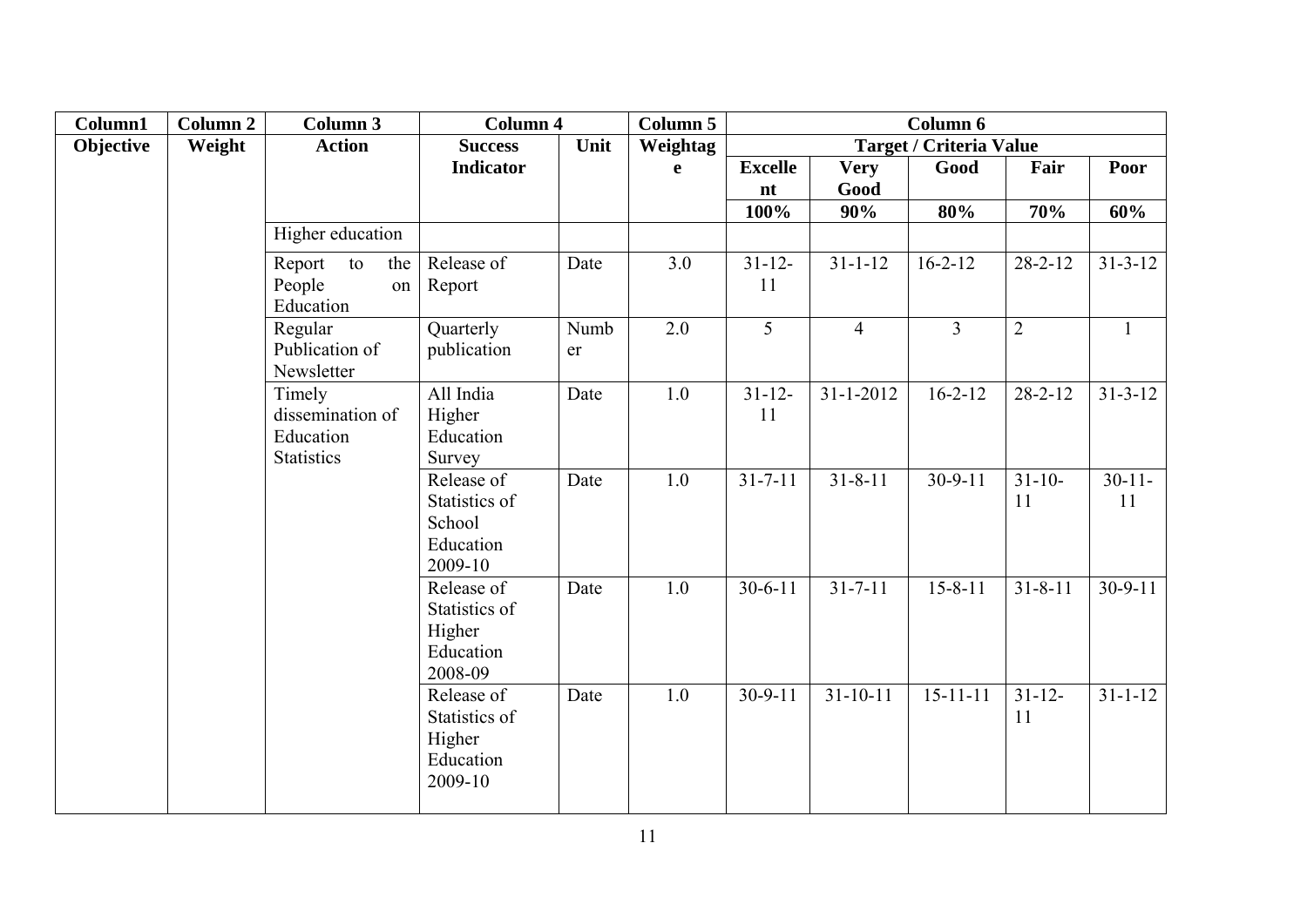| Column1                                                                                               | Column 2 | Column 3                                                                                                                                            | <b>Column 4</b>                                                                   |      | Column $\overline{5}$ |                     |                   | Column 6                       |                     |                     |
|-------------------------------------------------------------------------------------------------------|----------|-----------------------------------------------------------------------------------------------------------------------------------------------------|-----------------------------------------------------------------------------------|------|-----------------------|---------------------|-------------------|--------------------------------|---------------------|---------------------|
| Objective                                                                                             | Weight   | <b>Action</b>                                                                                                                                       | <b>Success</b>                                                                    | Unit | Weightag              |                     |                   | <b>Target / Criteria Value</b> |                     |                     |
|                                                                                                       |          |                                                                                                                                                     | <b>Indicator</b>                                                                  |      | e                     | <b>Excelle</b>      | <b>Very</b>       | Good                           | Fair                | Poor                |
|                                                                                                       |          |                                                                                                                                                     |                                                                                   |      |                       | nt                  | Good              |                                |                     |                     |
|                                                                                                       |          |                                                                                                                                                     |                                                                                   |      |                       | 100%                | 90%               | 80%                            | 70%                 | 60%                 |
| Efficient<br>Functioning<br>of the RFD                                                                | 15       | Timely<br>submission<br>of<br>Draft for approval                                                                                                    | On-time<br>submission                                                             | Date | $\overline{2}$        | $7 - 3 -$<br>2011   | $8 - 3 - 2011$    | $9 - 3 - 2011$                 | $10-3-$<br>2011     | $11-3-$<br>2011     |
| System                                                                                                |          | Timely<br>submission<br>of<br>Results                                                                                                               | On-time<br>submission                                                             | Date | $\mathbf{1}$          | $1 - 5 -$<br>2011   | $3 - 5 - 2011$    | $4 - 5 - 2011$                 | $5 - 5 -$<br>2011   | $6 - 5 -$<br>2011   |
| Improving<br>Internal<br>Efficiency /<br>responsiven<br>ess<br>transparency<br>service<br>delivery of |          | Identify potential<br>of<br>areas<br>corruption related<br>Departmental<br>to<br>activities<br>and<br>develop an action<br>plan to mitigate<br>them | Finalise an<br>action plan to<br>mitigate<br>potential areas<br>of corruption     | Date | $\overline{2}$        | $10-2-$<br>2012     | 15-2-2012         | 20-2-2012                      | $24-02-$<br>2012    | $29 - 2 -$<br>2012  |
| Ministry<br>Department                                                                                |          | Ensure<br>compliance with<br>Section $4(1)(b)$ of<br>the RTI Act, 2005                                                                              | No. of items on<br>which<br>information is<br>uploaded by<br>February 10,<br>2012 | No.  | $\overline{2}$        | 16                  | 15                | 14                             | 13                  | 12                  |
|                                                                                                       |          | Develop an action<br>plan to implement<br><b>ISO</b><br>9001<br>certification                                                                       | Finalise an<br>action plan to<br>implement ISO<br>9001<br>certification           | Date | $\overline{2}$        | $10-2-$<br>2012     | 15-2-2012         | 20-2-2012                      | $24 - 2 -$<br>2012  | $29-2-$<br>2012     |
|                                                                                                       |          | Implementation<br>of Sevottam                                                                                                                       | Resubmission<br>of revised draft                                                  | Date | $\overline{2}$        | $15 - 12 -$<br>2011 | $20 - 12$<br>2011 | $25 - 12 -$<br>2011            | $28 - 12 -$<br>2011 | $31 - 12 -$<br>2011 |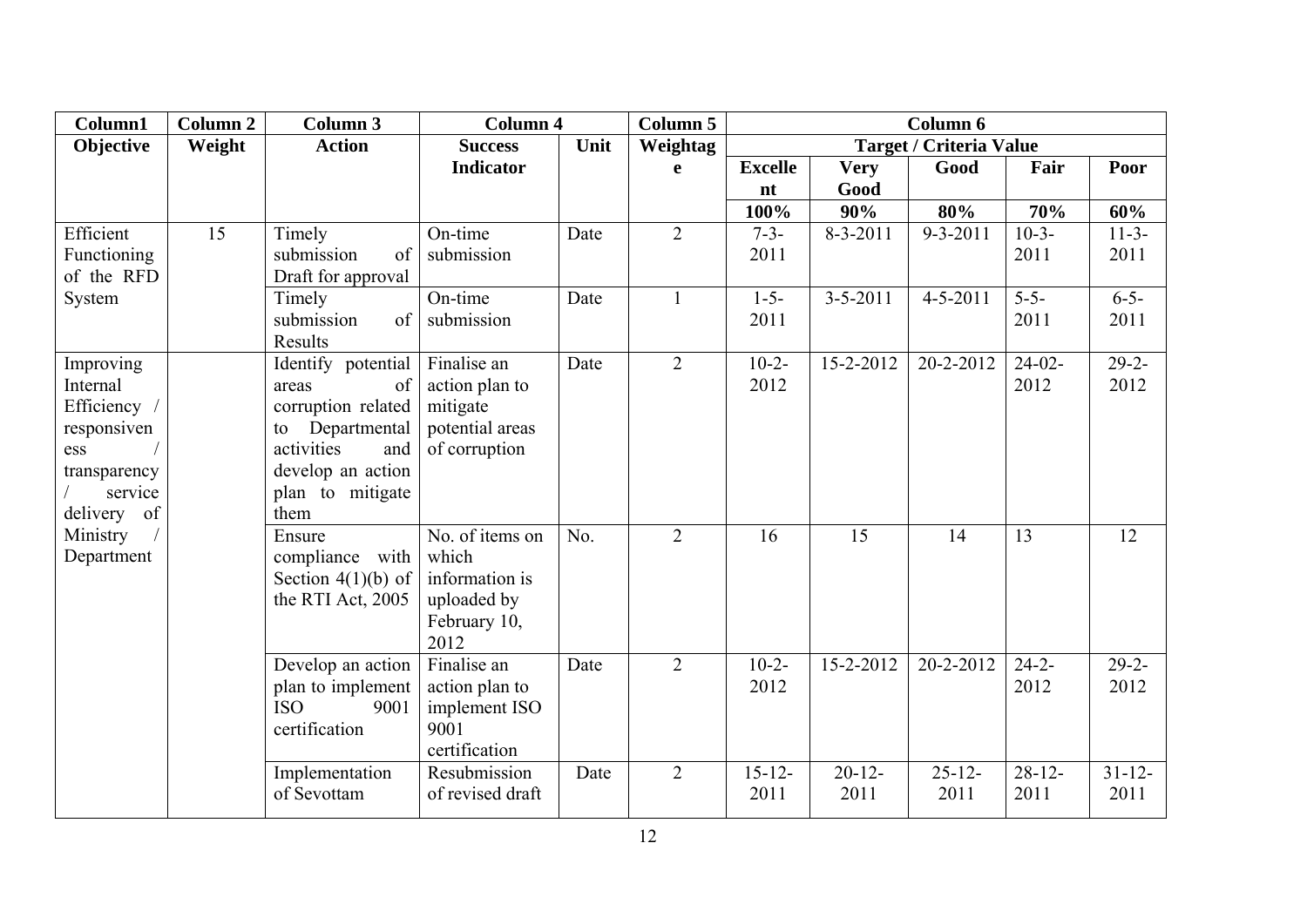| Column1                                                                             | Column 2 | Column 3                                                                  | <b>Column 4</b>                                                                                                                                                       |                          | Column 5       |                      |                     | Column 6                       |      |      |
|-------------------------------------------------------------------------------------|----------|---------------------------------------------------------------------------|-----------------------------------------------------------------------------------------------------------------------------------------------------------------------|--------------------------|----------------|----------------------|---------------------|--------------------------------|------|------|
| Objective                                                                           | Weight   | <b>Action</b>                                                             | <b>Success</b>                                                                                                                                                        | Unit                     | Weightag       |                      |                     | <b>Target / Criteria Value</b> |      |      |
|                                                                                     |          |                                                                           | <b>Indicator</b>                                                                                                                                                      |                          | $\mathbf e$    | <b>Excelle</b><br>nt | <b>Very</b><br>Good | Good                           | Fair | Poor |
|                                                                                     |          |                                                                           |                                                                                                                                                                       |                          |                | 100%                 | 90%                 | 80%                            | 70%  | 60%  |
|                                                                                     |          |                                                                           | of Citizens' /<br>Clients' Charter                                                                                                                                    |                          |                |                      |                     |                                |      |      |
|                                                                                     |          |                                                                           | Independent<br>Audit of<br>implementation<br>of public<br>grievance<br>redressal system                                                                               | $\overline{\frac{0}{0}}$ | $\overline{2}$ | 100                  | 95                  | 90                             | 85   | 80   |
| Ensuring<br>compliance<br>the<br>to<br>Financial<br>Accountabil<br>ity<br>Framework |          | Timely<br>submission<br>of<br>ATNS on Audit<br>paras of C&AG              | Percentage of<br><b>ATNS</b><br>submitted<br>within due date<br>(4 months)<br>from date of<br>presentation of<br>Report to<br>Parliament by<br>CAG during the<br>year | $\frac{0}{0}$            | 0.5            | 100                  | 90                  | 80                             | 70   | 60   |
|                                                                                     |          | Timely<br>submission<br>of<br>ATRs to the PAC<br>Sectt. On PAC<br>Reports | Percentage of<br>ATRs submitted<br>within due date<br>(6 months) from<br>date of<br>presentation of<br>Report to                                                      | $\frac{0}{0}$            | 0.5            | 100                  | 90                  | 80                             | 70   | 60   |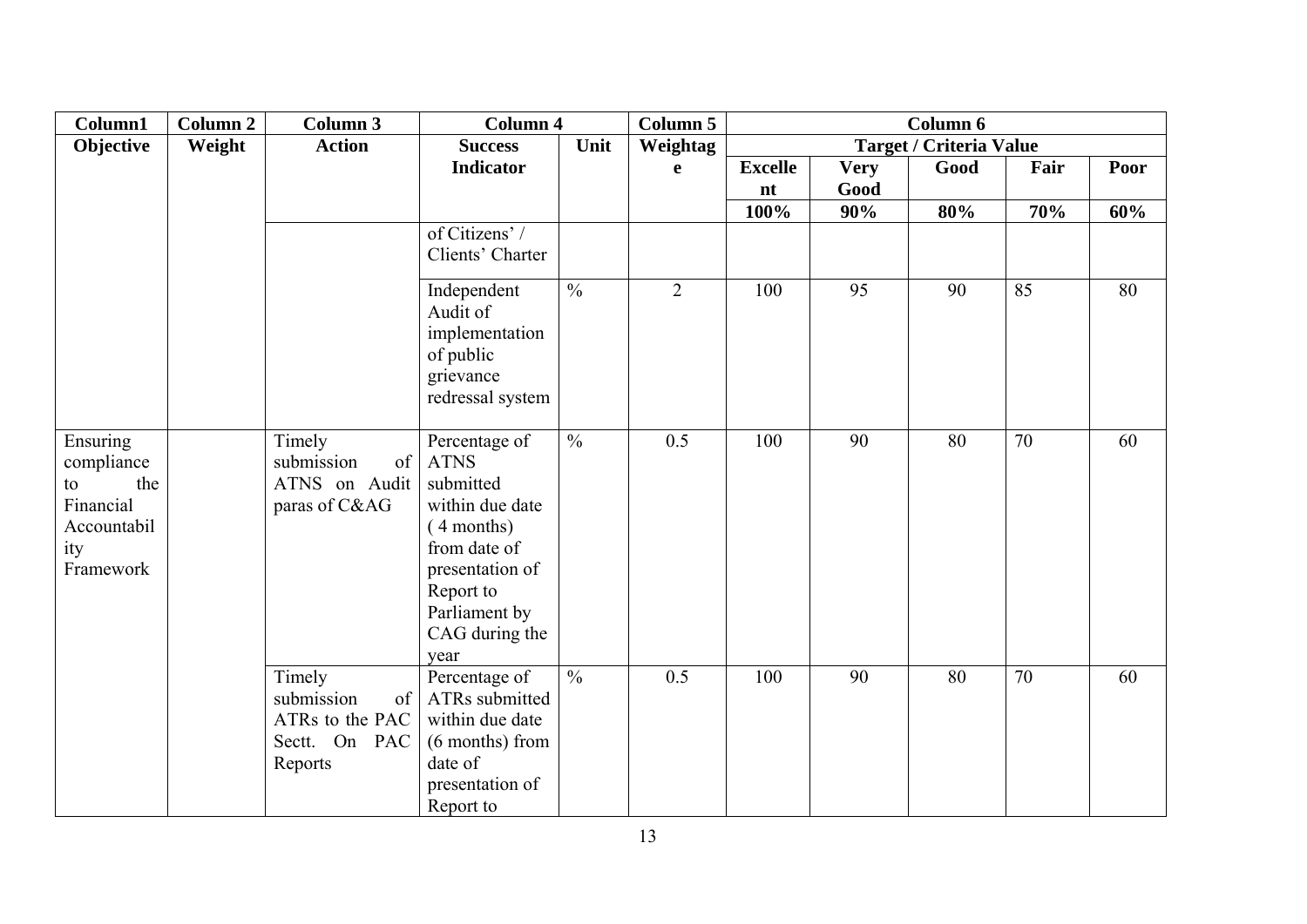| Column1   | Column 2 | Column 3              | Column 4         |               | Column 5 |                |             | Column 6                       |      |      |
|-----------|----------|-----------------------|------------------|---------------|----------|----------------|-------------|--------------------------------|------|------|
| Objective | Weight   | <b>Action</b>         | <b>Success</b>   | Unit          | Weightag |                |             | <b>Target / Criteria Value</b> |      |      |
|           |          |                       | <b>Indicator</b> |               | e        | <b>Excelle</b> | <b>Very</b> | Good                           | Fair | Poor |
|           |          |                       |                  |               |          | nt             | Good        |                                |      |      |
|           |          |                       |                  |               |          | 100%           | 90%         | 80%                            | 70%  | 60%  |
|           |          |                       | Parliament by    |               |          |                |             |                                |      |      |
|           |          |                       | PAC during the   |               |          |                |             |                                |      |      |
|           |          |                       | year             |               |          |                |             |                                |      |      |
|           |          | Early disposal of     | Percentage of    | $\frac{0}{0}$ | 0.5      | 100            | 90          | 80                             | 70   | 60   |
|           |          | pending ATNs on       | outstanding      |               |          |                |             |                                |      |      |
|           |          | Audit Para of         | ATNS disposed    |               |          |                |             |                                |      |      |
|           |          | C&AG<br>Reports       | off during the   |               |          |                |             |                                |      |      |
|           |          | presented<br>to       | year             |               |          |                |             |                                |      |      |
|           |          | Parliament before     |                  |               |          |                |             |                                |      |      |
|           |          | 31.3.2011             |                  |               |          |                |             |                                |      |      |
|           |          | Early disposal of     | Percentage of    | $\frac{0}{0}$ | 0.5      | 100            | 90          | 80                             | 70   | 60   |
|           |          | pending ATRs on       | outstanding      |               |          |                |             |                                |      |      |
|           |          | <b>PAC</b><br>Reports | ATRS disposed    |               |          |                |             |                                |      |      |
|           |          | presented<br>to       | off during the   |               |          |                |             |                                |      |      |
|           |          | Parliament before     | year             |               |          |                |             |                                |      |      |
|           |          | 31.3.2011             |                  |               |          |                |             |                                |      |      |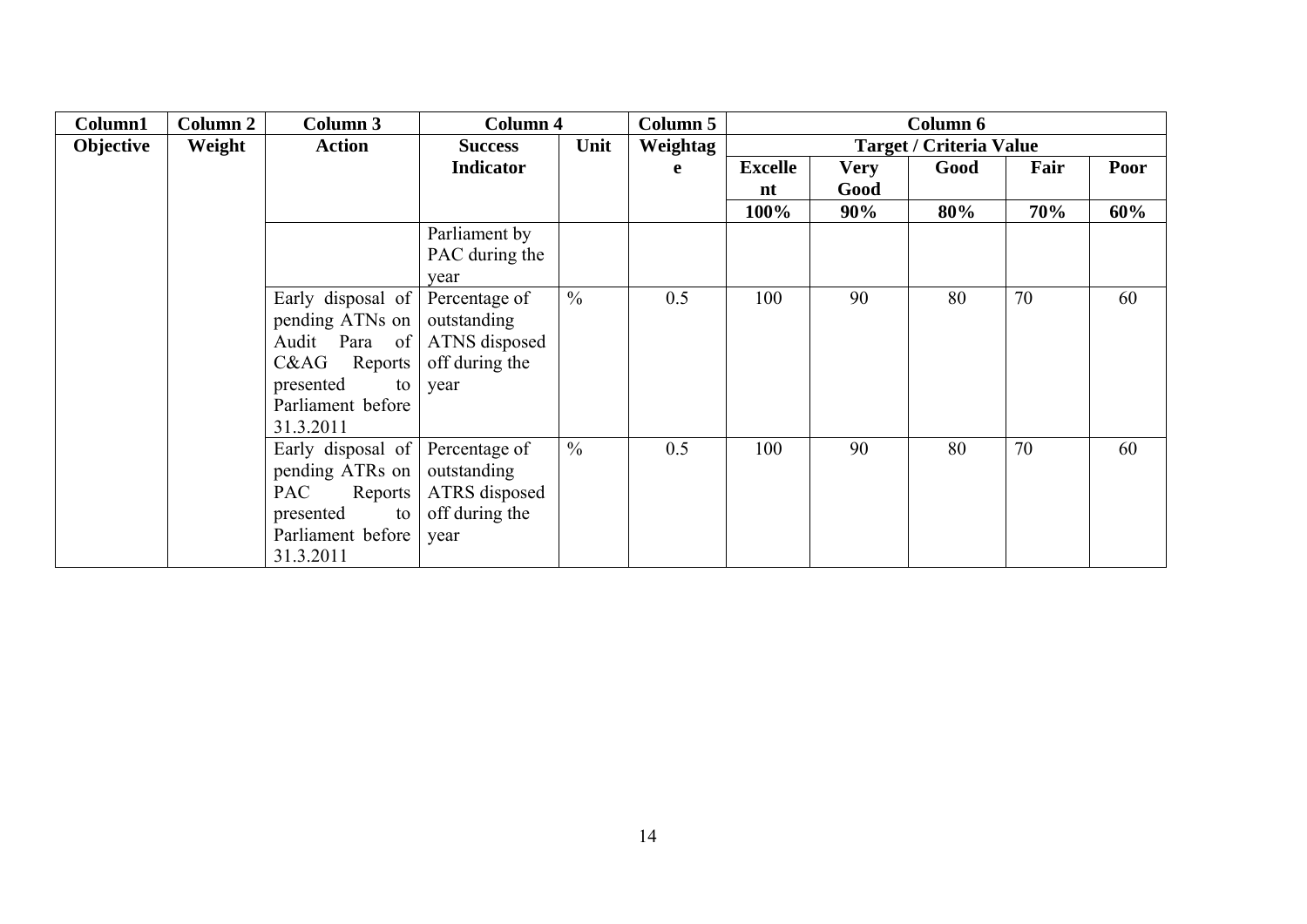# **Section – 3: TREND VALUES**

| Objective                                         | <b>Action</b>                                                                                                                           | <b>Success Indicator</b>                                                                      | Unit                     | <b>Actual</b><br><b>Value</b><br>for FY<br>09/10 | <b>Actual</b><br><b>Value</b><br>for FY<br>10/11 | <b>Target</b><br><b>Value for</b><br>FY 11/12 | Projecte<br>d Value<br>for FY<br>12/13 | Projecte<br>d Value<br>for FY<br>13/14 |
|---------------------------------------------------|-----------------------------------------------------------------------------------------------------------------------------------------|-----------------------------------------------------------------------------------------------|--------------------------|--------------------------------------------------|--------------------------------------------------|-----------------------------------------------|----------------------------------------|----------------------------------------|
| <b>Expansion of access</b><br>to Higher Education | Strengthening of 13 new<br><b>Central Universities</b>                                                                                  | To start Post Graduate and above<br>level programmes                                          | Number                   |                                                  |                                                  | 12                                            |                                        |                                        |
|                                                   | Interest Subsidy Scheme on<br><b>Education Loans for needy</b><br>students                                                              | Percentage of total eligible loan<br>applications approved                                    | $\overline{\frac{0}{0}}$ | $\blacksquare$                                   | 100                                              | 100                                           |                                        |                                        |
|                                                   | Removal of Regional<br>Imbalances by establishment of<br><b>Model Degree Colleges</b><br>identified educationally<br>backward districts | Colleges approved by UGC or<br>Deptt. Of HE                                                   | Number                   | $\blacksquare$                                   | 37                                               | 25                                            |                                        | $\overline{\phantom{a}}$               |
|                                                   | National Mission on Education<br>through ICT                                                                                            | Providing LAN to Universities                                                                 | Number                   | $\blacksquare$                                   | 325                                              | 90                                            |                                        |                                        |
|                                                   |                                                                                                                                         | Colleges/Polytechnics                                                                         | Number                   | $\blacksquare$                                   | 11124                                            | 7000                                          |                                        |                                        |
|                                                   |                                                                                                                                         | E-Content, generation (Number<br>of courses)                                                  | Number                   |                                                  | Ē,                                               | 200                                           |                                        |                                        |
|                                                   | Setting up of two new IIMs                                                                                                              | Commencement of course at the<br>new IIMs                                                     | Number                   |                                                  | L,                                               | $\overline{2}$                                |                                        |                                        |
|                                                   | Setting up of 20 new IIITs                                                                                                              | <b>Selection of States and Partners</b><br>for setting up of IIIT and their site<br>selection | Number                   | $\blacksquare$                                   | L,                                               | 5                                             |                                        |                                        |
|                                                   | Financial assistance for setting<br>up of New Polytechnics                                                                              | Polytechnics provided financial<br>assistance $(2^{nd} \& 3^{rd}$ Installments)               | Number                   | $\blacksquare$                                   | 25                                               | 50                                            | $\blacksquare$                         |                                        |
|                                                   | Financial assistance for<br>upgradation of existing<br>polytechnics                                                                     | Polytechnics provided first<br>installment of financial assistance                            | Number                   | $\blacksquare$                                   | 143                                              | 100                                           |                                        |                                        |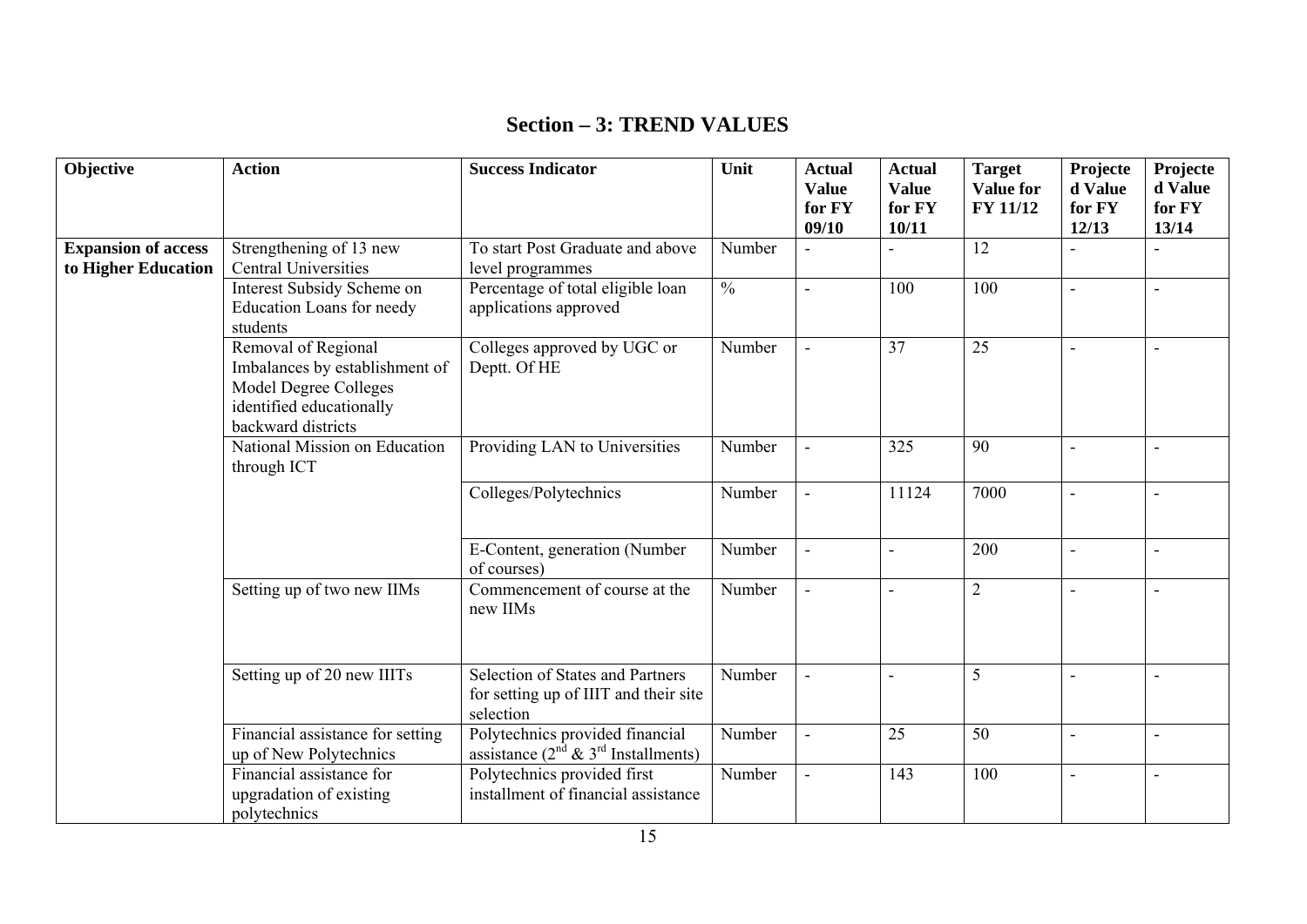|                         | Skill Development of<br>population in adjoining areas<br>through Community<br>polytechnics                                                        | Persons trained                                                              | Number | 100000        | 120000         | $\blacksquare$ |  |
|-------------------------|---------------------------------------------------------------------------------------------------------------------------------------------------|------------------------------------------------------------------------------|--------|---------------|----------------|----------------|--|
|                         | Introduction of scheme for<br>incentivizing States for<br>establishing new higher<br>educational institutions                                     | Release of funds to<br>Universities/Engineering<br>Colleges/General Colleges | Number |               | $\overline{3}$ |                |  |
|                         | To formulate a scheme for<br>credit guarantee fund for<br>educationally weaker sections<br>of society                                             | Submission of Cabinet Note                                                   | Date   |               | 30.12.2011     |                |  |
| <b>Equity/Inclusion</b> | Implementation of the Scheme<br>for Integrating Differently<br>Abled Persons in the<br>mainstream of Technical and<br><b>Vocational Education</b> | Differently-Abled persons<br>covered                                         | Number | 1900          | 2000           |                |  |
|                         | Opening of new campus of<br>Aligarh Muslim University<br>(AMU) (i) Murshidabad (West<br>Bengal) and (ii) Malappuram<br>(Kerala)                   | Submission of Cabinet Note                                                   | Date   | $\rightarrow$ | 30.9.2011      |                |  |
|                         | Establishment of model degree<br>colleges in Minority<br><b>Concentration Districts</b>                                                           | Colleges approved by UGC or<br>Department of HE                              | Number | 6             | 10             | $\overline{a}$ |  |
|                         | Financial assistance for<br>construction of Women's<br>Hostel                                                                                     | Polytechnics provided first<br>installment of financial assistance           | Number | 123           | 25             |                |  |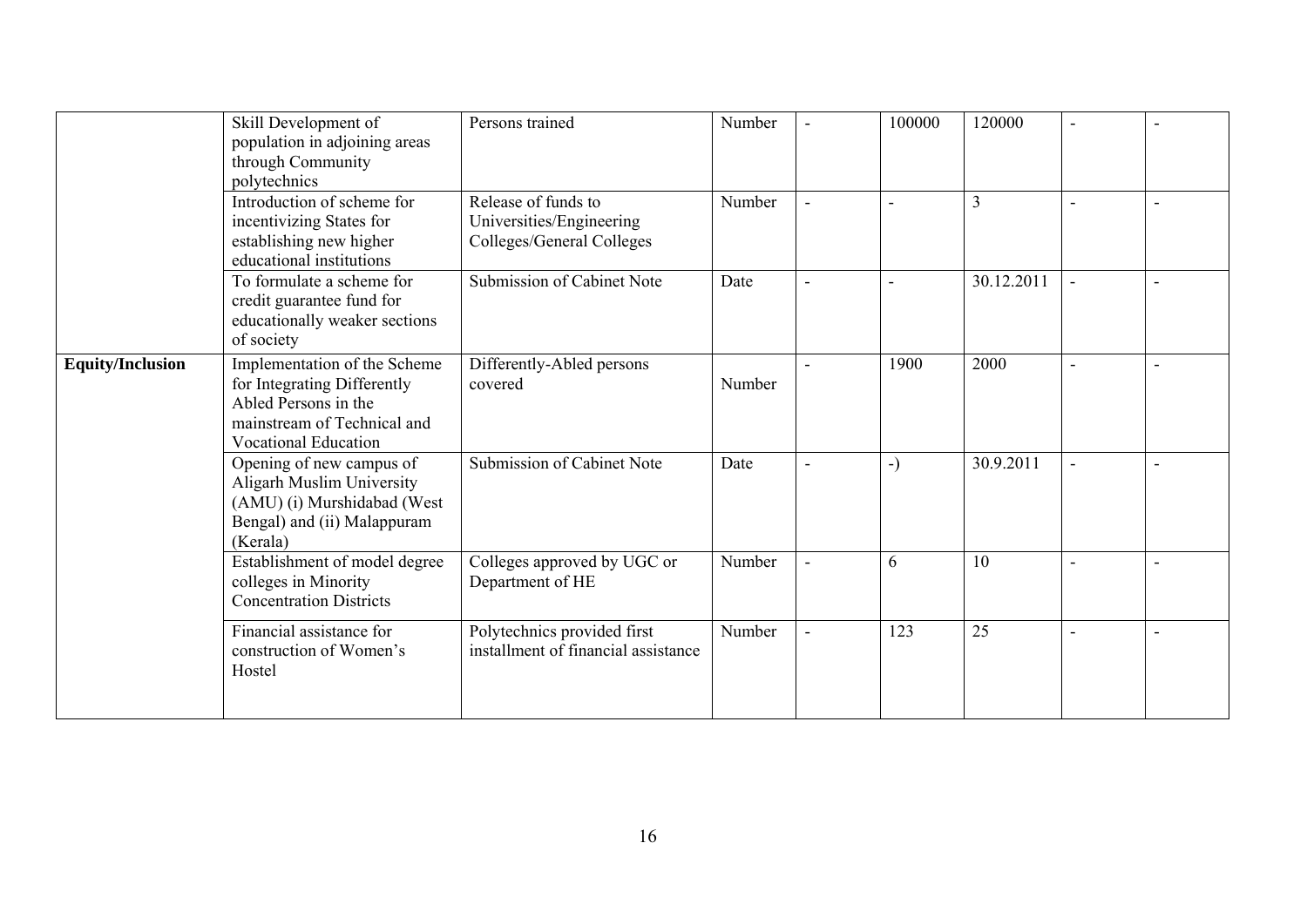| Quality<br>enhancement | Setting up Innovation<br>Universities                                                                                       | Submission of Cabinet Note                                   | Date   | $\blacksquare$ | Nil due<br>to non-<br>receipt of<br>comment<br>s from<br>Ministire<br>s/Depart<br>ments | 30.12.2011 |  |
|------------------------|-----------------------------------------------------------------------------------------------------------------------------|--------------------------------------------------------------|--------|----------------|-----------------------------------------------------------------------------------------|------------|--|
|                        | Independent Review of the 4                                                                                                 | Action on review of :-                                       | Date   |                |                                                                                         |            |  |
|                        | <b>Research Councils</b>                                                                                                    | $(i)$ ICHR                                                   |        |                |                                                                                         | 30.12.2011 |  |
|                        |                                                                                                                             | (ii) ICPR                                                    |        |                |                                                                                         | 30.12.2011 |  |
|                        |                                                                                                                             | (iii) ICSSR                                                  |        |                |                                                                                         | 30.12.2011 |  |
|                        |                                                                                                                             | $(iv)$ IIAS                                                  |        |                | $\blacksquare$                                                                          | 30.12.2011 |  |
|                        | Setting up of Sector Innovation<br>Council and Centres for<br>Innovation                                                    | Submission of Concept Note to<br>the PM's Innovation Council |        |                |                                                                                         | 30.09.2011 |  |
|                        | Implementation of the<br><b>Apprenticeship Training</b><br>Scheme                                                           | Graduate Engineers and Diploma<br>holders trained            | Number |                | 62127                                                                                   | 70000      |  |
|                        | Creation of National Academic<br>Depository System                                                                          | <b>Submission of Cabinet Note</b>                            | Date   |                | $\blacksquare$                                                                          | 30.12.2011 |  |
|                        | Scheme for upgrading 200<br><b>Engineering Colleges</b>                                                                     | Submission of EFC Note                                       | Date   | $\blacksquare$ | L,                                                                                      | 30.12.2011 |  |
|                        | Conversion of BESU to IIEST<br>Shibpur                                                                                      | Introduction of the Bill                                     | Date   | $\blacksquare$ | L,                                                                                      | 30.12.2011 |  |
|                        | Modernization of IIT<br>Kharagpur                                                                                           | Release of 1 <sup>st</sup> Installment of grant              | Date   | $\blacksquare$ | ÷,                                                                                      | 30.12.2011 |  |
|                        | National Book Promotion<br>Policy                                                                                           | <b>Submission of Cabinet Note</b>                            | Date   | $\blacksquare$ |                                                                                         | 30.12.2011 |  |
|                        | Operationalisation of Centres of<br><b>Excellence for Studies in</b><br>Classical Languages (Kannada<br>& Telugu) at Mysore | Holding of EFC meeting                                       | Date   | $\sim$         | $\blacksquare$                                                                          | 30.09.2011 |  |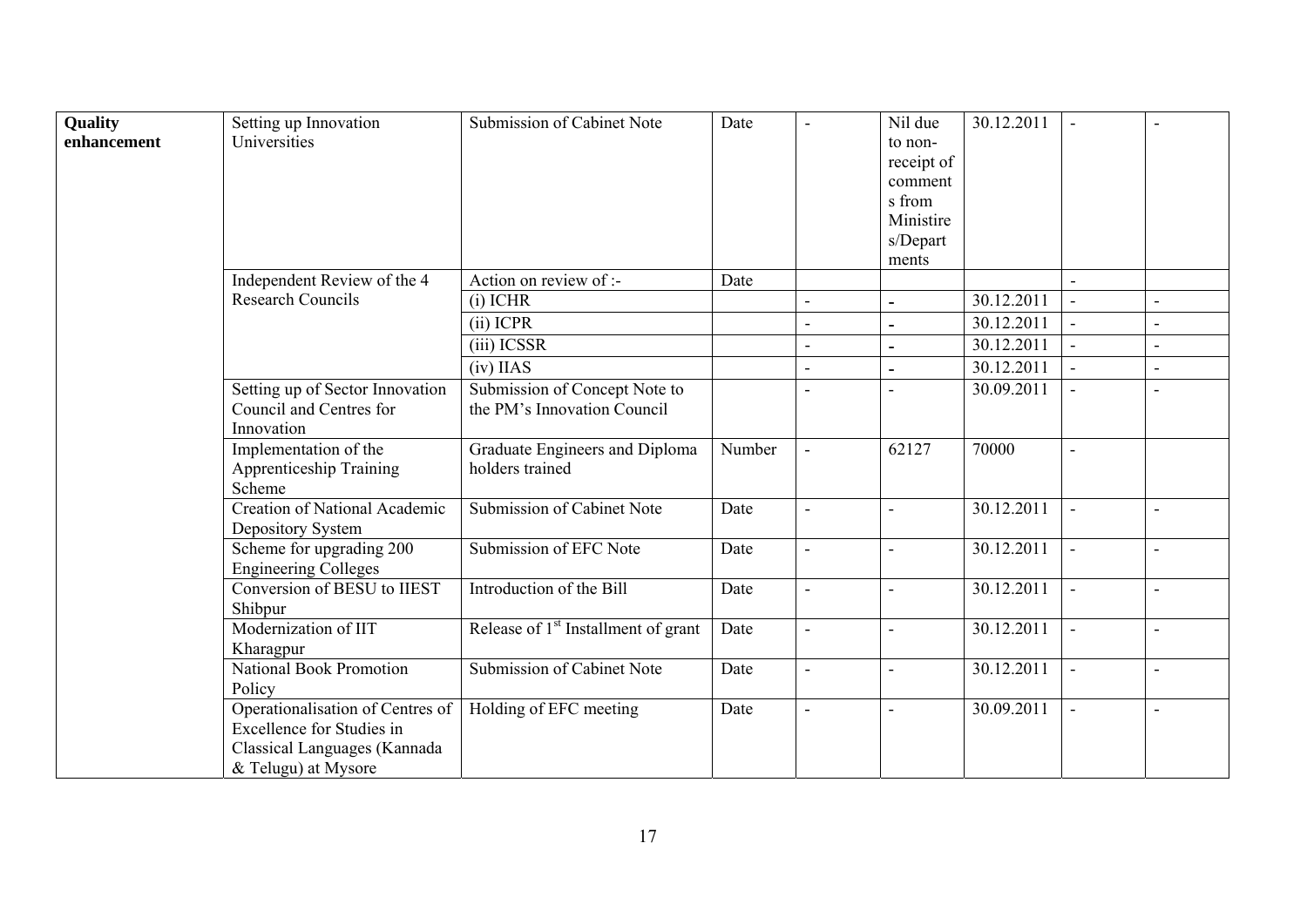|                    | Selection of the Director,<br>Central Institute of Classical<br>Tamil                                 | Holding meeting of Search-cum-<br><b>Selection Committee</b> | Date | $\blacksquare$           |                                                                                                                                                                                                                             | 30.12.2011 | $\blacksquare$ | $\blacksquare$ |
|--------------------|-------------------------------------------------------------------------------------------------------|--------------------------------------------------------------|------|--------------------------|-----------------------------------------------------------------------------------------------------------------------------------------------------------------------------------------------------------------------------|------------|----------------|----------------|
|                    | Creation of a Web Portal for<br>welfare of Indian students<br>abroad and foreign students in<br>India | Launch of Portal                                             | Date | $\overline{\phantom{a}}$ | $\blacksquare$                                                                                                                                                                                                              | 30.12.2011 | $\blacksquare$ | $\blacksquare$ |
| Governance Reforms | <b>Establishment of NCHER</b>                                                                         | Submission of Cabinet note                                   | Date | $\blacksquare$           | Cabinet<br>Note was<br>submitte<br>d. It has<br>been<br>directed<br>that draft<br>be<br>worked<br>out in<br>consultati<br>on with<br>Ministry<br>of Health<br>and<br>Family<br>Welfare<br>regarding<br>$\rm{NCHRH}$<br>Bill | 30.12.2011 |                | ÷              |
|                    | Harmonisation of laws<br>governing Distance Education<br>System                                       | Preparation of Cabinet Note                                  | Date | $\blacksquare$           | $\blacksquare$                                                                                                                                                                                                              | 31.08.2011 | $\blacksquare$ | $\blacksquare$ |
|                    | Working paper on Higher &<br><b>Technical Education for XII</b><br>Five year Plan                     | Finalization of Concept Note                                 | Date | $\blacksquare$           |                                                                                                                                                                                                                             | 30.09.2011 | $\blacksquare$ |                |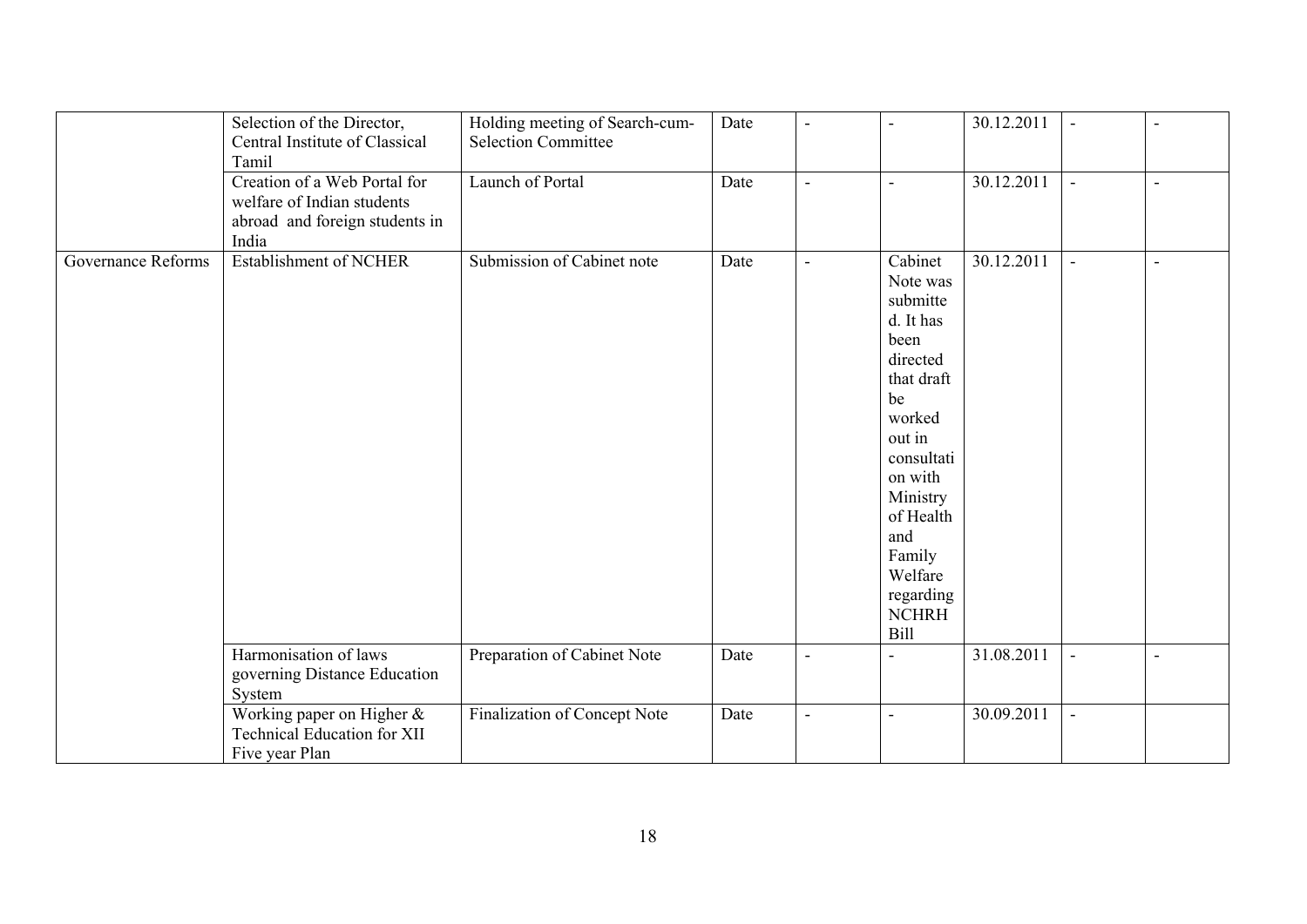| Establishment of Mahatma      | Commencement of operations of   | Date   | 06.08.20 | 02.10.2011     |  |
|-------------------------------|---------------------------------|--------|----------|----------------|--|
| Gandhi Institute of Education | the Institute                   |        | 10       |                |  |
| for Peace & Sustainable       |                                 |        |          |                |  |
| Development                   |                                 |        |          |                |  |
| Establishment of Centre of    | Holding of EFC meeting          | Date   |          | 31.12.2011     |  |
| Policy Research in Higher     |                                 |        |          |                |  |
| Education                     |                                 |        |          |                |  |
| Report to the People on       | Release of Report               | Date   |          | 31.12.2011     |  |
| Education                     |                                 |        |          |                |  |
| Regular Publication of        | Quarterly publication           | Number |          | $\overline{4}$ |  |
| Newsletter                    |                                 |        |          |                |  |
| Timely dissemination of       | All India Higher Education      | Date   |          | 31.12.2011     |  |
| <b>Education Statistics</b>   | Survey                          |        |          |                |  |
|                               | Release of Statistics of School | Date   |          | 30.06.2011     |  |
|                               | Education 2009-10               |        |          |                |  |
|                               | Release of Statistics of Higher | Date   |          | 30.06.2011     |  |
|                               | Education 2008-09               |        |          |                |  |
|                               | Release of Statistics of Higher | Date   |          | 30.09.2011     |  |
|                               | Education 2009-10               |        |          |                |  |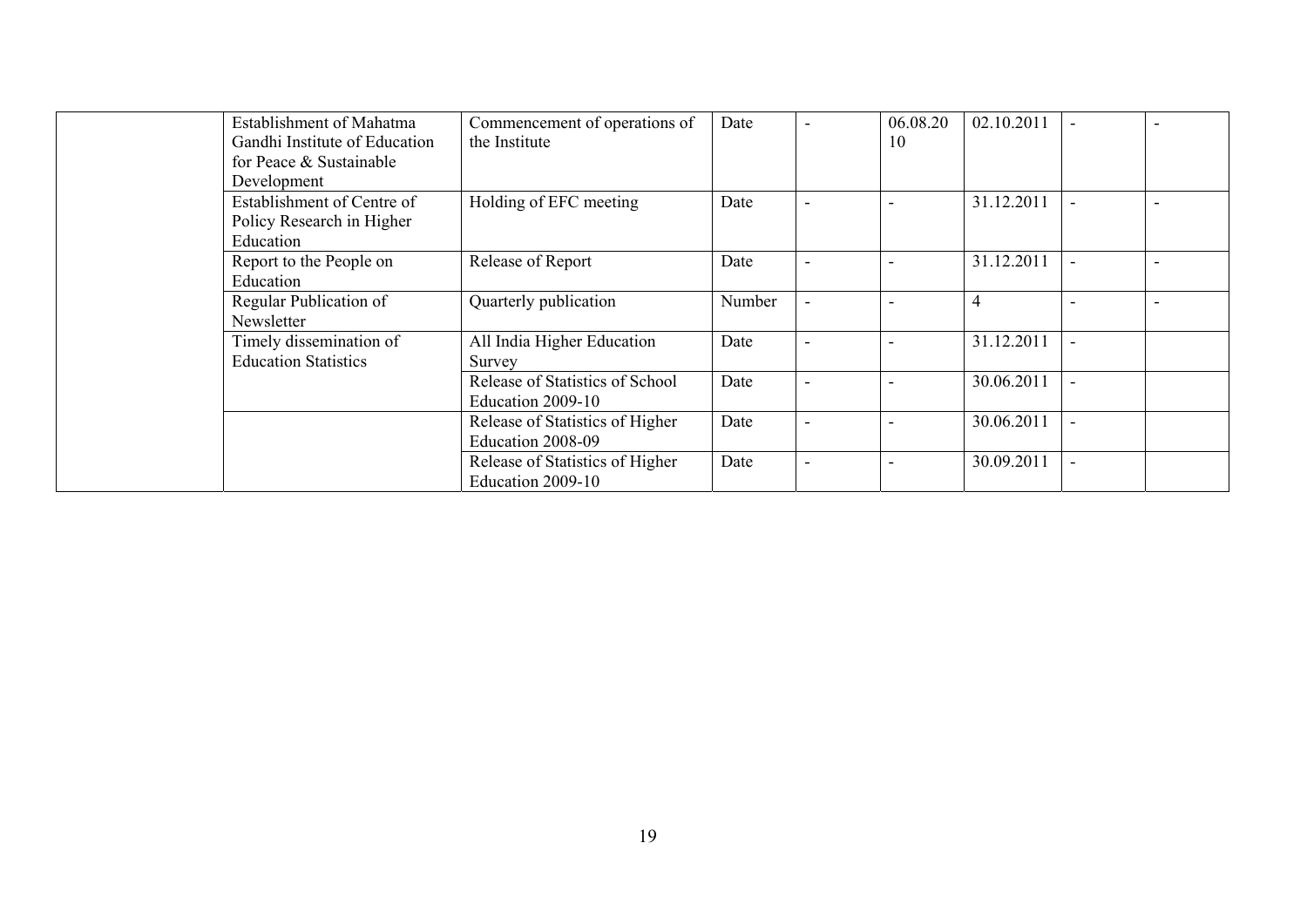#### **Section 4**

### **Description and Definition of Success Indicators and proposed measurement methodology**

 Higher education is of vital importance for the country, as it is a powerful tool to build knowledge-based society of the 21st Century. Improvement of access along with equity and excellence, the adoption of state-specific strategies, enhancing the relevance of higher education through curriculum reforms, vocationalisation, networking and information technology and distance education along with reforms in governance structures are some of the main policy initiatives of the higher education sector. The other important policy initiatives in higher education are programmes for general development of universities and colleges; special grants for the construction of hostels for women; scholarships to students, scheme to provide interest subsidy on educational loans for professional courses to ensure that nobody is denied professional education because he or she is poor and making interventions to attract and retain talent in the teaching profession in the higher and technical education. Emphasis has been laid on expansion with equity, use of Information & Communication Technology (ICT) and promotion of quality education.

 India is a nation of young people - out of a population of above 1.2 billion, 672 million people are in the age-group 15 to 64 years, which is usually treated as the "working age population". It is predicted that India will see a sharp decline in the dependency ratio over the next 30 years, which will constitute a major demographic dividend for India. In the year 2001, 11% of population of the country was in age group of 18-24 years which is expected to go up to more than 12% by the end of XI Five Year Plan. This large population should be considered as an invaluable asset of human resources and should be provided the necessary skills so as to empower them to contribute to our national economy as also to the development of the entire world.

In order to reap benefits of this demographic dividend; access, equity and quality have been major concerns of the Government in the higher education sector. Need has been felt that Gross Enrolment Ratio (GER) in higher education, which is 12.4% (as per 2006-07 provisional data) should be raised to a significant level in a time bound manner. In the XI Five Year Plan (2007-2012), the funding for higher education has been increased by almost ten times over the expenditure incurred in the previous X Five Year Plan and the Department of Higher Education expects to raise the GER to 15% by the end of the XI Five Year Plan in 2012. As on 31.12.2010, there are 511 Universities and University level Institutions - 261 State Universities, 73 State Private Universities, 42 Central Universities, 130 Deemed Universities and 5 institutions established under various State legislations. In addition, there are 33 Institutions of National Importance established by Central Legislation. There are 31,324 colleges including around 3432 colleges for women. However, many more universities and colleges will need to be opened with public and private funding while ensuring equity and excellence. Ways will also have to be found to provide increased funding for higher education, including innovative models of public-private partnership to seek private participation in higher education, without compromising on equity and excellence.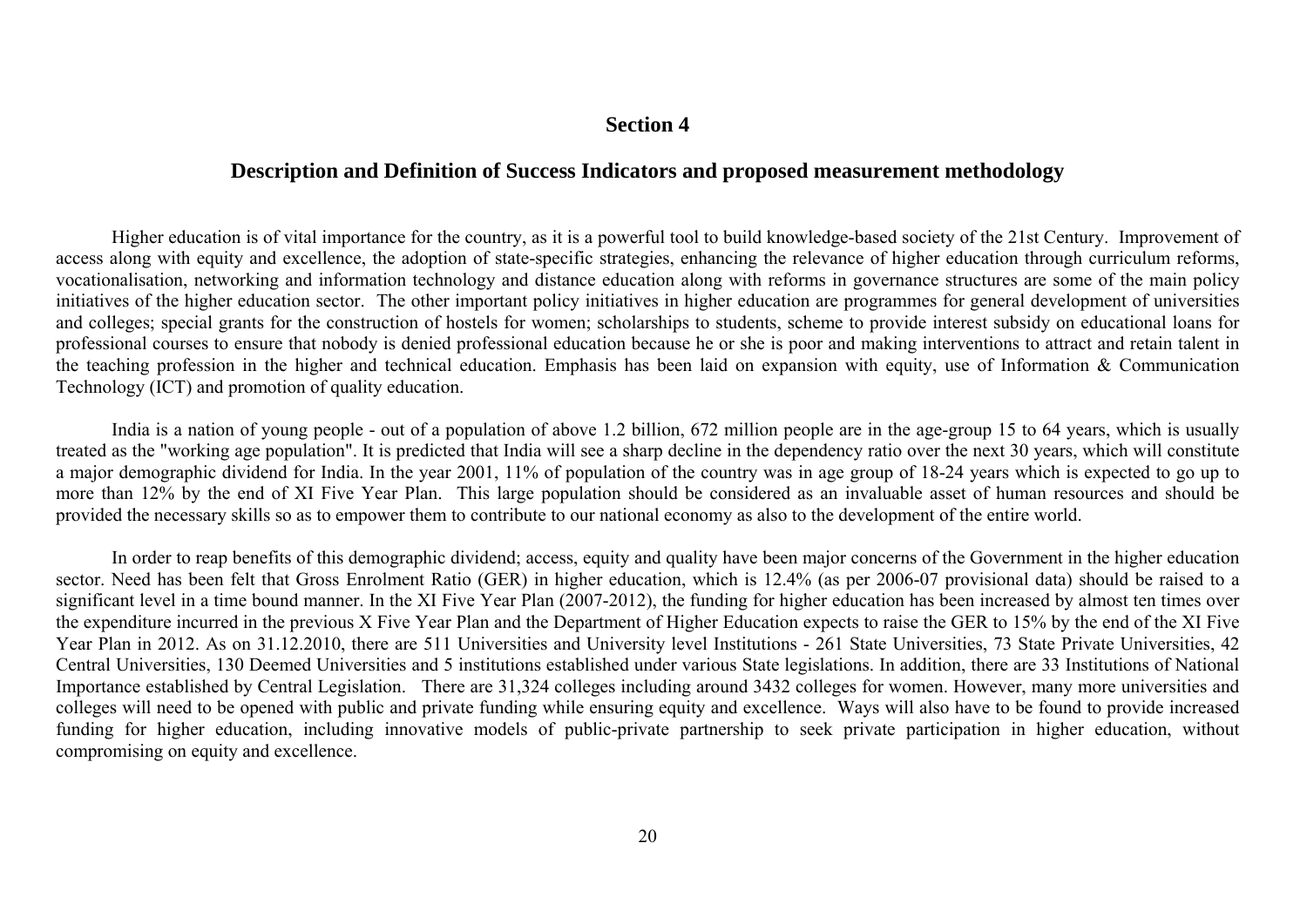In order to increase access, the Department of Higher Education has made efforts to have at least one Central University of national character in each State of our Union. In the area of technical and professional education, 8 new Indian Institutes of Technology and 7 new Indian Institutes of Management, 20 new Indian Institutes of Information Technology and 10 National Institutes of Technology are being set up and work has started in this direction. Apart from these, 5 Indian Institutes of Science Education and Research (IISERs) and 2 new Schools of Planning and Architecture have also been established. Department of Higher Education also has a scheme to assist the State Governments in establishing 374 new Model Degree Colleges, one each in 374 educationally backward districts of our country as also in establishing about 1000 new Polytechnics. A process of academic reforms has also been initiated which includes introduction of the semester system, regular up gradation and updating of syllabi, introduction of the choice-based credit system, which allows students to pick and choose courses to earn credit, mandatory assessment and accreditation, etc. Apart from incentivizing the State Governments to make investments for new institutions of higher learning, the Department is also incentivizing them to improve the infrastructure of the existing institutions, along with ushering of educational reforms.

The Information & Communication Technology (ICT) revolution worldwide has facilitated ready access to wide information and diverse knowledge. Our institutions of higher learning also need to create and protect intellectual property. A National Mission on Education through ICT has already been launched on 3rd February 2009 which will cost nearly Rs.5000 crores and will provide internet connectivity to over 20,000 degree colleges and over 10,000 departments in the Universities by the end of the XI Five Year Plan.

An important challenge in the higher education sector is to bring Governance Reforms not only in the institutions of higher learning but also in the regulatory structures of the higher education system. There is also a challenge of maintaining quality and excellence while ensuring rapid expansion of the higher education system. The higher education system is also faced with the challenge to attract and retain good faculty in adequate numbers to meet the demand of the rapidly expanding higher education system. Efforts also need to be made to restore the respect for teaching profession and the status of the teacher must come first and above everyone in the society as has been the tradition of our country.

The descriptions of Success Indicators of the Results Framework Document are as follows:-

| S. No | <b>Success Indicator</b> | <b>Description/Definition</b>                                                                                                        |
|-------|--------------------------|--------------------------------------------------------------------------------------------------------------------------------------|
|       |                          | Setting up of new Central In order to increase access with quality, the Department has set up 16 new Central Universities, including |
|       | Universities             | conversion of 3 State Universities into Central Universities, under the Central Universities Act, 2009. These                        |
|       |                          | universities have been set up in each of such States which did not have a Central University (except Goa). In                        |
|       |                          | Jammu & Kashmir, there are two universities one in Kashmir Division and another in Jammu Division. In                                |
|       |                          | Madhya Pradesh, Chhatisgarh and Uttarakhand, the existing State Universities at Sagar, Bilaspur and Garhwal                          |
|       |                          | have been converted as Central Universities. During the current financial year, the Department has decided to                        |
|       |                          | start at least one post graduate and above level programmes in 12 newly setup central universities.                                  |
|       |                          |                                                                                                                                      |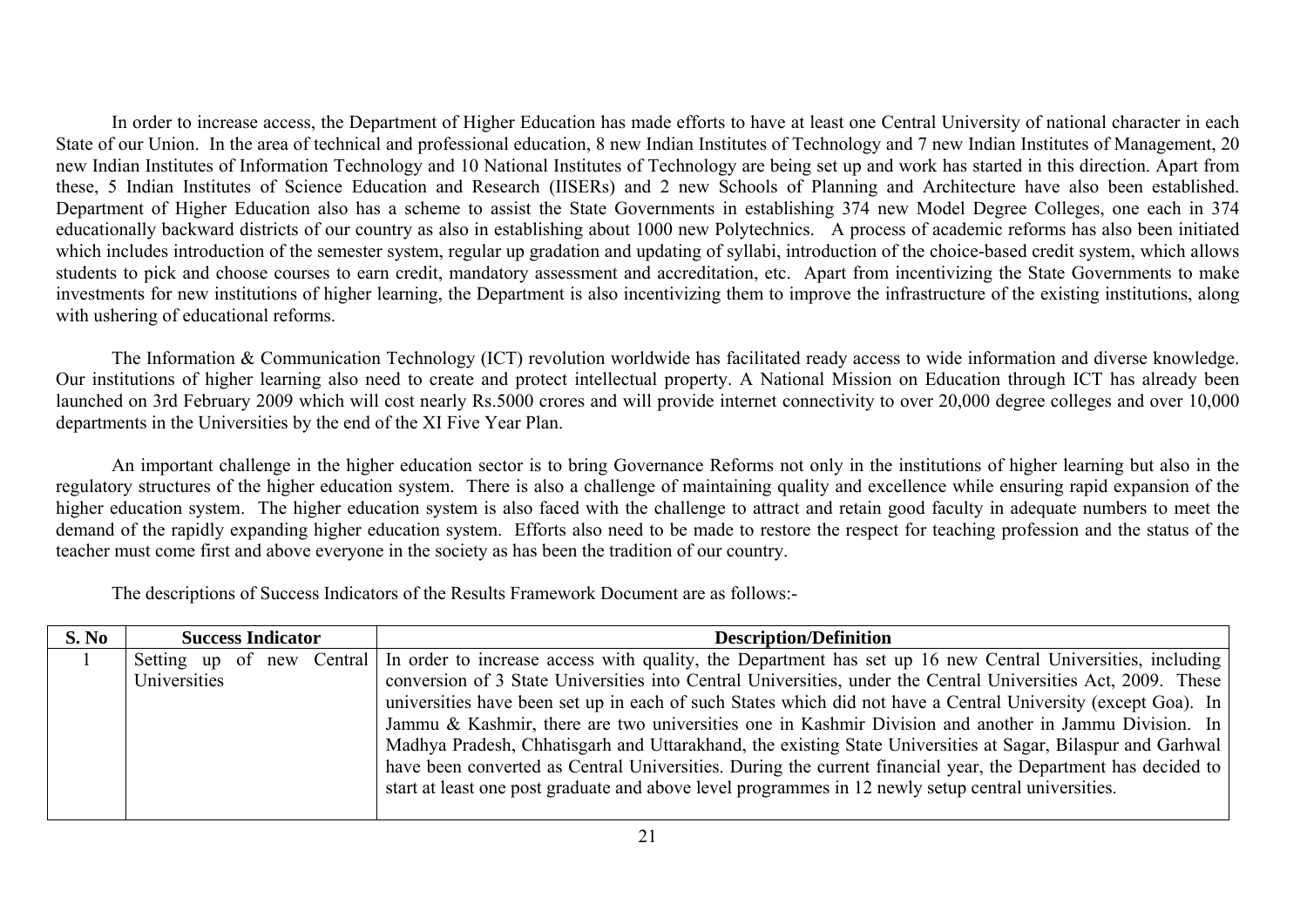| 2              | Interest subsidy scheme on        | Government has approved a new Central Sector Scheme to provide full interest subsidy during the period of                 |
|----------------|-----------------------------------|---------------------------------------------------------------------------------------------------------------------------|
|                | Education Loan for needy          | moratorium on loans taken by students belonging to economically weaker sections from scheduled banks under                |
|                | students                          | the Educational Loan Scheme of the Indian Banks' Association for pursuing any of the approved courses of                  |
|                |                                   | studies in technical and professional streams from recognized institutions in India.                                      |
| $\overline{3}$ | Removal<br>of<br>regional         | UGC undertook a survey for identifying educationally backward districts of the country where GER is less the              |
|                | imbalances<br>establishing<br>by  | national average. They have identified 374 such districts. The Department has now decided to set up model                 |
|                | Model Degree Colleges in 374      | degree colleges in these backward districts subject to the submission of the proposal by the respective State             |
|                | educationally<br>backward         | Governments. Approvals for 14 colleges have already been given by the UGC. This is a part of the policy of the            |
|                | districts                         | Government for access, participation and expansion of higher education. All efforts will be made to                       |
|                |                                   | operationalise of academic session in all newly established model colleges.                                               |
| $\overline{4}$ | Setting up of 2 new IIMs          | In order to increase access to the professional and management education, the Department has decided to set 7             |
|                |                                   | new IIMs in different parts of the country. While academic session has already been started five newly set up             |
|                |                                   | IIMs, academic programmes/courses at remaining 2 IIMs at Kashipur (Uttarakhand) and Udaipur (Rajasthan)                   |
|                |                                   | will start during 2011-2012.                                                                                              |
| $\mathfrak{S}$ | Setting up of 20 IIITs in PPP     | Government has approved setting up of twenty new Indian Institutes of Information Technology (IIITs) in                   |
|                | mode                              | Public Private Partnership (PPP) mode during the XI Plan. These will be high quality autonomous institutions              |
|                |                                   | specializing in IT applications in one or more domain areas. It is expected that 5 institutions would be set up           |
|                |                                   | during 2011-2012.                                                                                                         |
| 6              | Financial assistance for setting  | Government has launched of a Mission on Vocational Education and Skill Development. The Skill                             |
|                | of<br>new polytechnics,<br>up     | Development Mission comprises four Sub-Missions including one on Polytechnics. The Sub-Mission on                         |
|                | upgrading<br>of<br>existing       | Polytechnics has the following components during the XI Plan period; (i) Establishment of New Polytechnics,               |
|                | and<br>polytechnics<br>skill      | (ii) Strengthening of Existing Polytechnics (iii) Expansion of Community Polytechnic Scheme, (iv) support to              |
|                | development of population in      | Engineering Colleges for Diploma Courses and (v) Construction of Women's Hostel in Polytechnics. During                   |
|                | adjoining<br>through<br>areas     | 2011-12, Department will provide $2^{nd}$ and $3^{rd}$ instalment to 50 new polytechnics, and financial assistance to 100 |
|                | community polytechnics            | upgraded existing polytechnics to train more than one lakh persons under the mission of skill development                 |
| $\tau$         | Implementation of the Scheme      | The Persons with Disabilities (Equal Opportunities, Protection of Rights and Full Participation) Act, 1995                |
|                | Integrating<br>Differently<br>for | provides for free education to the disabled children till attaining the age of 18 years, to promote integration of        |
|                | Persons<br>the<br>Abled<br>in     | students with disabilities in normal schools, to equip the special school for children with disabilities with             |
|                | mainstream of Technical and       | vocational training activities. The Department of Higher Education through various organizations like UGC,                |
|                | Vocational<br>Education           | AICTE and Central Educational Institutions has taken several initiatives to promote higher/professional                   |
|                | Implementation of the Scheme      | education among the persons with disabilities. These initiatives include providing enabling environment,                  |
|                | Integrating<br>Differently<br>for | human resource development and promoting higher education to the persons with disabilities.                               |
|                | Abled<br>Persons<br>the<br>in     |                                                                                                                           |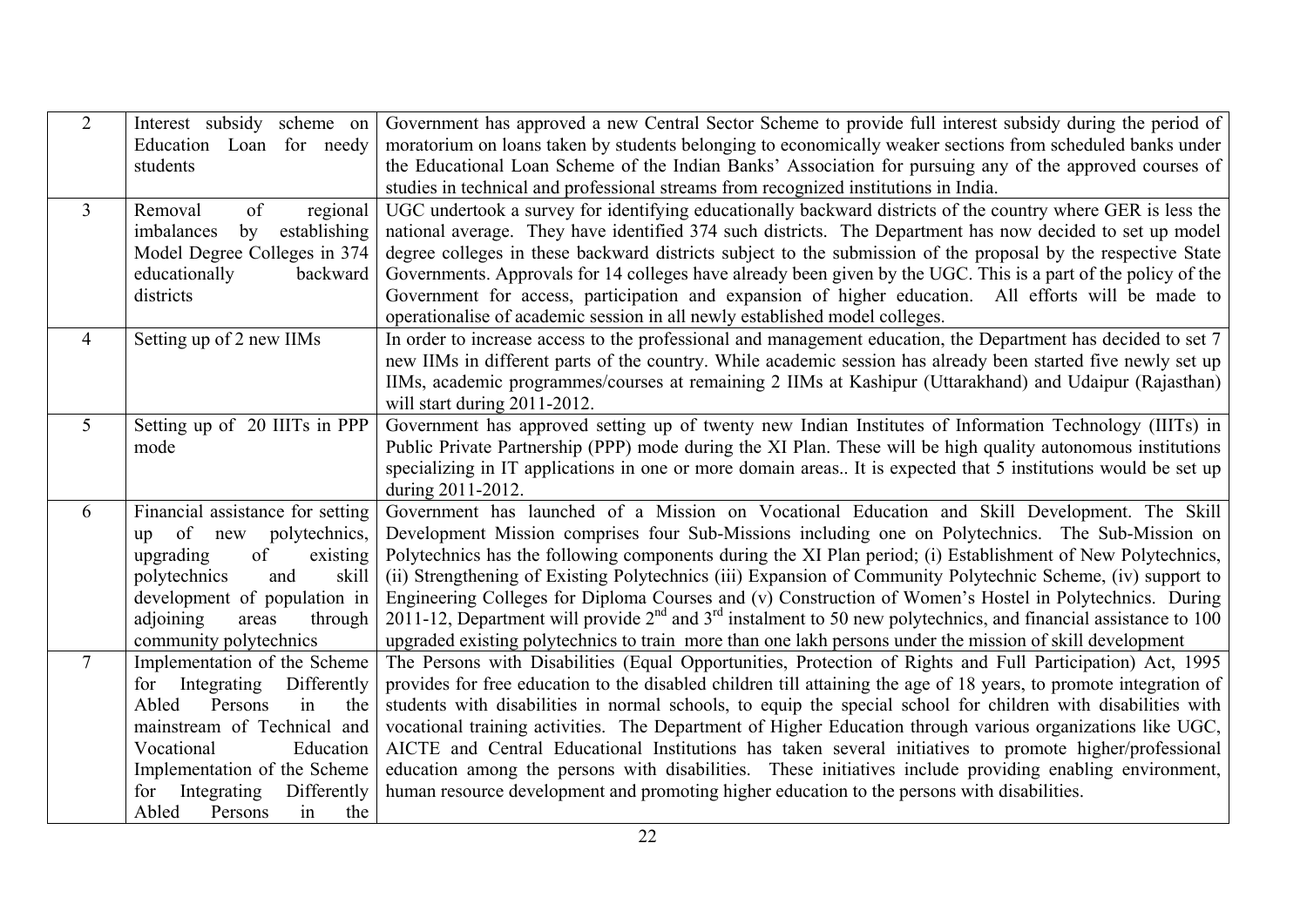|    | mainstream of Technical and<br><b>Vocational Education</b>                                                                          |                                                                                                                                                                                                                                                                                                                                                                                                                                                                                                                                                                                                                                                                                                                                                                      |
|----|-------------------------------------------------------------------------------------------------------------------------------------|----------------------------------------------------------------------------------------------------------------------------------------------------------------------------------------------------------------------------------------------------------------------------------------------------------------------------------------------------------------------------------------------------------------------------------------------------------------------------------------------------------------------------------------------------------------------------------------------------------------------------------------------------------------------------------------------------------------------------------------------------------------------|
| 8  | Innovation<br>of<br>Setting up<br>Universities                                                                                      | In order to improve quality of the education, the Department has decided to set up Innovation Universities<br>aiming at world class standards to enable the knowledge talent around the world to cluster in the universities<br>proposed to be developed as Global Centres of Innovation.                                                                                                                                                                                                                                                                                                                                                                                                                                                                            |
| 9  | <b>Review of Research Councils</b>                                                                                                  | Government had earlier decided to review the existing Research Councils viz. ICHR, ICPR, ICSSR, IIAS in<br>2010-11 to discuss their relevance and performance and suggest measures to be taken for their improvement.<br>The reports of these reviews will be finalized in 2010-11 and action will be taken on these Reports in 2011-12.                                                                                                                                                                                                                                                                                                                                                                                                                             |
| 10 | Establishment of NCHER                                                                                                              | Keeping in view the recommendations of Prof. Yash Pal Committee and the National Knowledge Commission,<br>Government has decided to establish National Commission for Higher Education & Research as an overarching<br>body to preserve standards and to facilitate and coordinate measures to ensure access, inclusion and quality of<br>higher education.                                                                                                                                                                                                                                                                                                                                                                                                          |
| 11 | Introduction of scheme<br>for<br>incentivizing<br><b>States</b><br>for<br>establishing<br>higher<br>new<br>educational institutions | A scheme is being introduced for incentivizing States for establishing new higher educational<br>institutions/expanding existing higher educational institutions. This new Scheme will provide central<br>assistance to the State Governments in the ratio of 1:2 (1:1 for Special Category States) for establishing new<br>higher educational institutions/expanding existing higher educational institutions. The physical targets for XI<br>Plan and XII Plan have been kept at; (i) 8 new universities (including 2 in special category states) (ii) 83 new<br>colleges (iii) 10 new engineering colleges; and (iv) Expansion of colleges to such number of colleges as would<br>contribute to an increased additional enrolment of 1,00,000 (one lakh) students |
| 12 | Modernisation<br>of<br><b>IIT</b><br>Kharagpur                                                                                      | Finance Minister in his budget speech of 2011-12 has announced a grant of Rs 200 crores for the modernization<br>of IIT Kharagpur. This will help the institute to modernize the existing infrastructure.                                                                                                                                                                                                                                                                                                                                                                                                                                                                                                                                                            |
| 13 | Harmonising Laws governing<br><b>Distance Education System</b>                                                                      | There are several regulators for Distance Education System with overlaps and ambiguities in their respective<br>regulations which leads to confusion amongst the stakeholders. Clarity with regard to provisions and<br>streamlining the procedures to avoid duplication of efforts has become imperative for smooth functioning of the<br>Distance Education System in the country. Hence, this exercise.                                                                                                                                                                                                                                                                                                                                                           |
| 14 | Report to<br>People<br>the<br>on<br>Education                                                                                       | The Hon'ble President of India in her Address to the Joint Session of Parliament on 4 <sup>th</sup> June 2009, while<br>outlining the broad areas of priority of the Government, mentioned the commitment to provide to people of<br>India five Annual Reports on Education. The first report has already been prepared and put in the public<br>domain and the second report of the series of five, will be prepared during the year 2011-12.                                                                                                                                                                                                                                                                                                                       |

An important feature in the growth of GER would be the participation of private sector in the higher education sector. A number of educational reforms, particularly relating to governance issues are being undertaken so that while on the one hand, private participation is encouraged, on the other hand,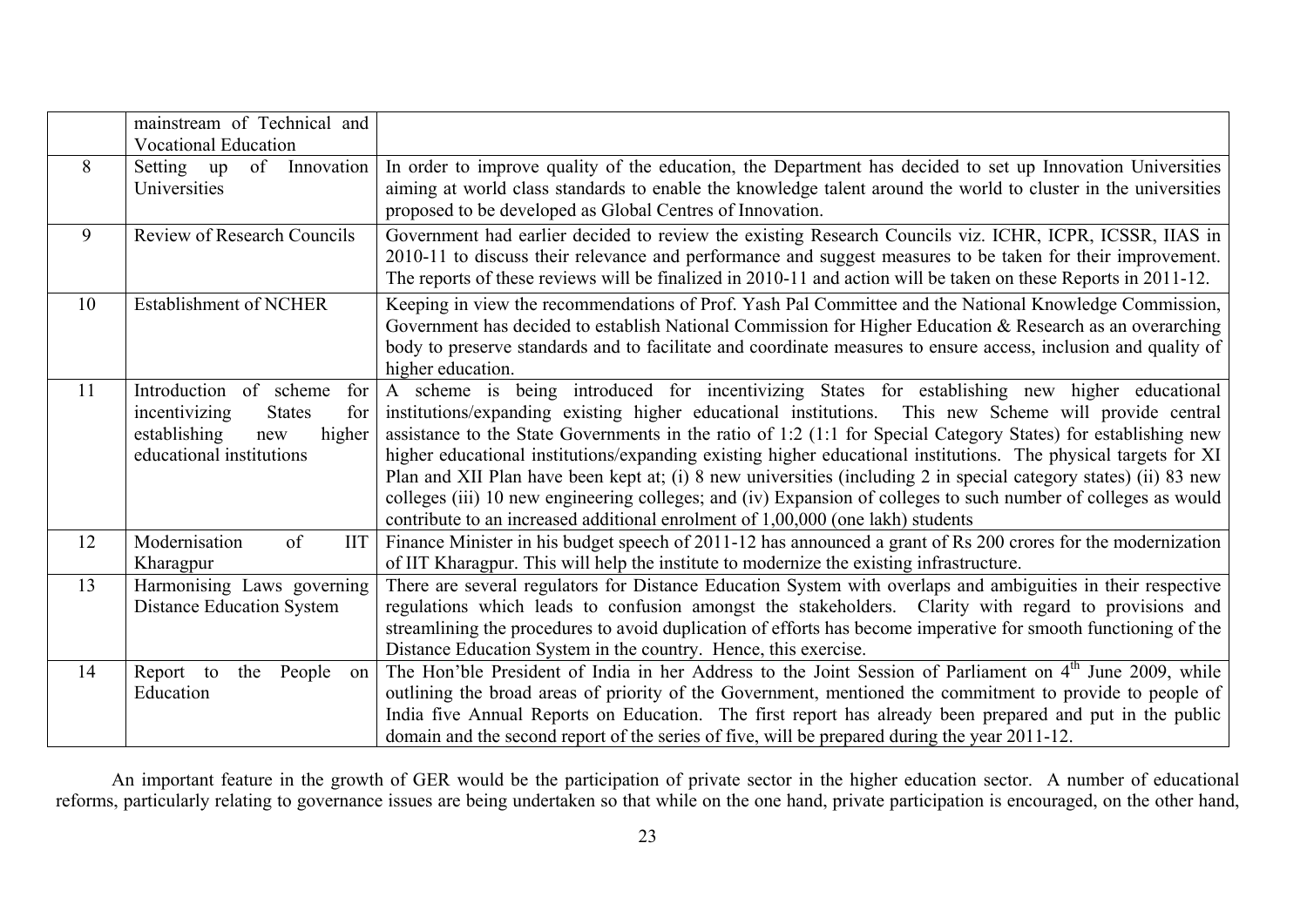quality is also maintained by making accreditation and assessment mandatory for all institutions instead of the present system of voluntary accreditation. Scheme of scholarships and interest subsidy on educational loans have also been launched so that talented students are not denied opportunity to pursue higher education because of financial constraints.

#### **The Acronyms used in this document are as under:-**

| <b>AICTE</b> | All India Council for Technical Education |
|--------------|-------------------------------------------|
| AMU          | Aligarh Muslim University                 |
| <b>BESU</b>  | Bengal Engineering and Science University |
| <b>CCEA</b>  | Cabinet Committee on Economic Affairs     |
| <b>CICT</b>  | Central Institute of Classical Tamil      |
| <b>DBT</b>   | Department of Biotechnology               |
| <b>DST</b>   | Department of Science & Techonology       |
| <b>EFC</b>   | <b>Expenditure Finance Committee</b>      |
| <b>GATE</b>  | Graduate Aptitude Test in Engineering     |
| <b>GER</b>   | <b>Gross Enrolment Ratio</b>              |
| <b>HEI</b>   | <b>Higher Educational Institutions</b>    |
| <b>HE</b>    | <b>Higher Education</b>                   |
| <b>ICHR</b>  | Indian Council for Human Research         |
| <b>ICPR</b>  | Indian Council for Philosophical Research |
| <b>ICSSR</b> | Indian Council of Social Science Research |
| <b>ICT</b>   | Information & Communication & Technology  |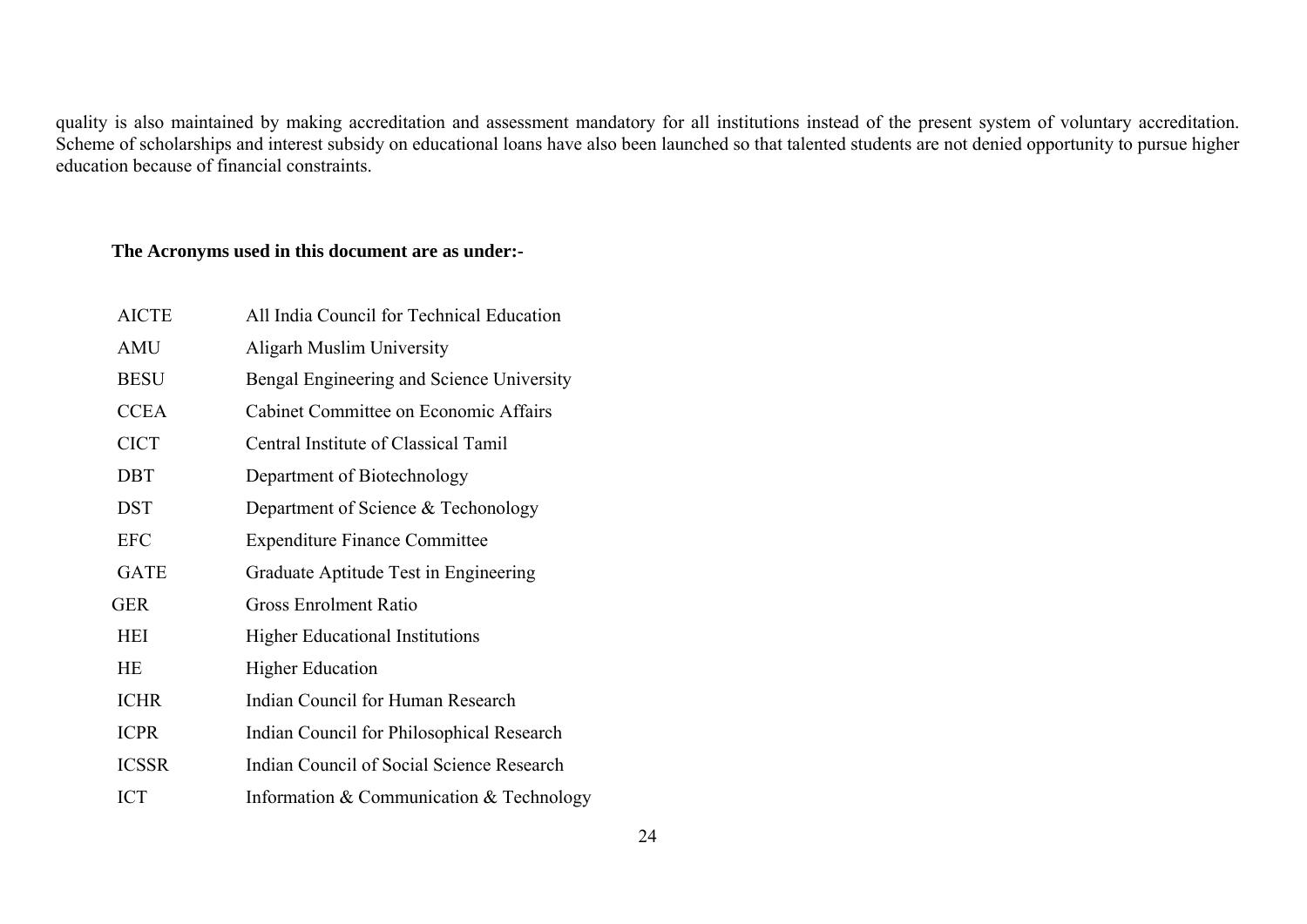| <b>IIAS</b>   | Indian Institute of Advance Studies                              |
|---------------|------------------------------------------------------------------|
| <b>IIEST</b>  | Indian Institute of Engineering Science and Technology           |
| <b>IIITs</b>  | Indian Institutes of Information Technology                      |
| <b>IIMs</b>   | Indian Institutes of Management                                  |
| <b>IISERs</b> | Indian Institutes of Scientific Education and Research           |
| <b>IITs</b>   | Indian Institutes of Technology                                  |
| IT            | <b>Information Technology</b>                                    |
| LAN           | Local Area Network                                               |
| <b>NCHER</b>  | National Council for Higher Education and Research               |
| <b>NIT</b>    | National Institute of Technology                                 |
| <b>NTM</b>    | <b>National Translation Mission</b>                              |
| OBC           | <b>Other Backward Classes</b>                                    |
| <b>PAC</b>    | Project Approval Committee                                       |
| <b>PPP</b>    | <b>Public Private Partnership</b>                                |
| <b>TEQIP</b>  | <b>Technical Education Quality Improvement Programme</b>         |
| <b>UGC</b>    | University Grants Commission                                     |
| <b>UNESCO</b> | United Nations Educational, Scientific and Cultural Organization |

The success indicators in Table I are basically steps which are to be taken towards achieving the action point listed, which put together will result in the larger objectives identified by the Department of Higher Education i.e. (1) Access, Participation and Expansion, (2) Equity and Inclusion (3) Quality enhancement and (4) Governance Reforms. The measurement methodology is also simple, such as start of academic operation by new Institutions (under Expansion), construction of women's hostel, inclusion of disabled, etc. (under Equity). Action points listed under Quality Enhancement and Governance Reforms are not quantifiable but target dates have been given in the document for each such action point.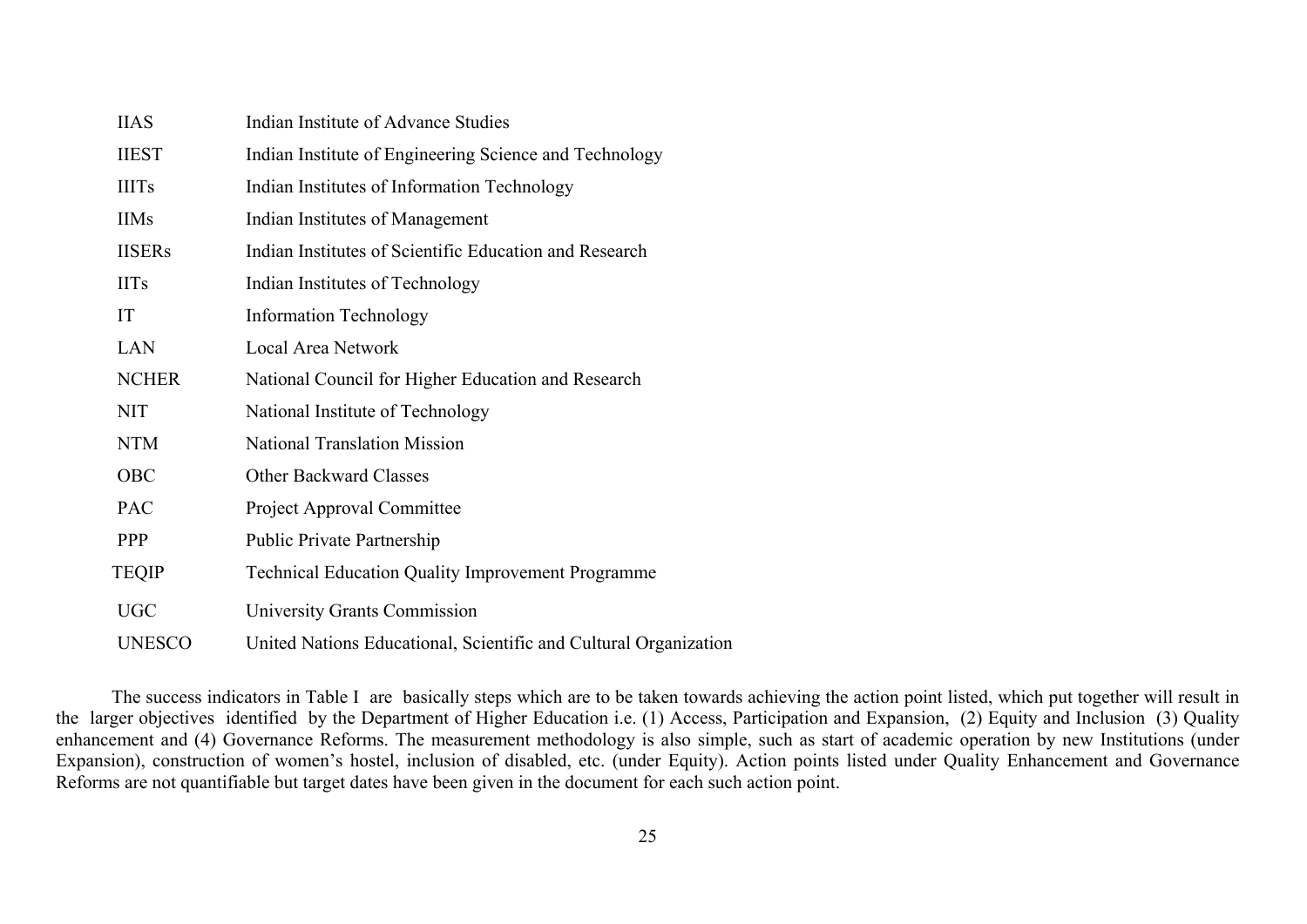# **Section 5**

# **Specific Performance Requirements from other Departments**

| Departments/                | Relevant<br><b>Success</b> | What do you need?                 | Why do you need it?         | How<br>much     | What happens if you do<br>you    |
|-----------------------------|----------------------------|-----------------------------------|-----------------------------|-----------------|----------------------------------|
| <b>Ministries</b>           | <b>Indicator</b>           |                                   |                             | need?           | not get it?                      |
| <b>Central Universities</b> | Post<br>To<br>start        | Universities<br>Central<br>are    | $\mathbf{m}$                | Full<br>support | and<br>It would<br>hamper<br>the |
|                             | Graduate and above         | institutions<br>autonomous<br>and |                             | commitment      | achievement.                     |
|                             | level programmes           | they would need to<br>take        |                             |                 |                                  |
|                             |                            | forward the above activity at     |                             |                 |                                  |
|                             |                            | their own level                   |                             |                 |                                  |
| Commercial<br><b>Banks</b>  | Percentage of<br>total     | Cooperation from Commercial       | Loans<br>to<br>be<br>are    | Full<br>support | do<br>and                        |
| State<br>and                | eligible<br>loan           | banks for processing<br>loan      | sanctioned<br>by            | commitment      |                                  |
| Governments                 | applications               | State<br>applications<br>and      | commercial Banks<br>and     |                 |                                  |
|                             | approved                   | authorities<br>for<br>Government  | income certificates are to  |                 |                                  |
|                             |                            | issuing Income certificates       | be given by designated      |                 |                                  |
|                             |                            |                                   | State authorities           |                 |                                  |
| <b>State Governments</b>    | Colleges<br><b>New</b>     | Submission of proposals for       | <b>States</b><br>the<br>are | Full<br>support | do<br>and                        |
|                             | approved by UGC or         | setting up of colleges            | implementing agencies.      | commitment      |                                  |
|                             | Deptt. of HE               |                                   |                             |                 |                                  |
|                             | Operationalisation of      | States should expedite            | <b>States</b><br>the<br>are | Full support    | do<br>and                        |
|                             | colleges<br>already        |                                   | implementing agencies.      | commitment      |                                  |
|                             | approved by UGC in         |                                   |                             |                 |                                  |
|                             | 2010-11                    |                                   |                             |                 |                                  |
|                             | Providing LAN to           | Universities to contribute their  | To<br>the<br>implement      | Full support    | do<br>and                        |
| Ministry<br>of              | Universities               | share                             | National<br>Mission<br>of   | commitment      |                                  |
| Telecommunication           |                            |                                   | Education through ICT       |                 |                                  |
| & IT, Universities,         | Providing                  | $-do-$                            | do                          | Full<br>support | do<br>and                        |
| <b>State Governments</b>    | connectivity<br>to         |                                   |                             | commitment      |                                  |
|                             | Colleges/                  |                                   |                             |                 |                                  |
|                             | Polytechnics               |                                   |                             |                 |                                  |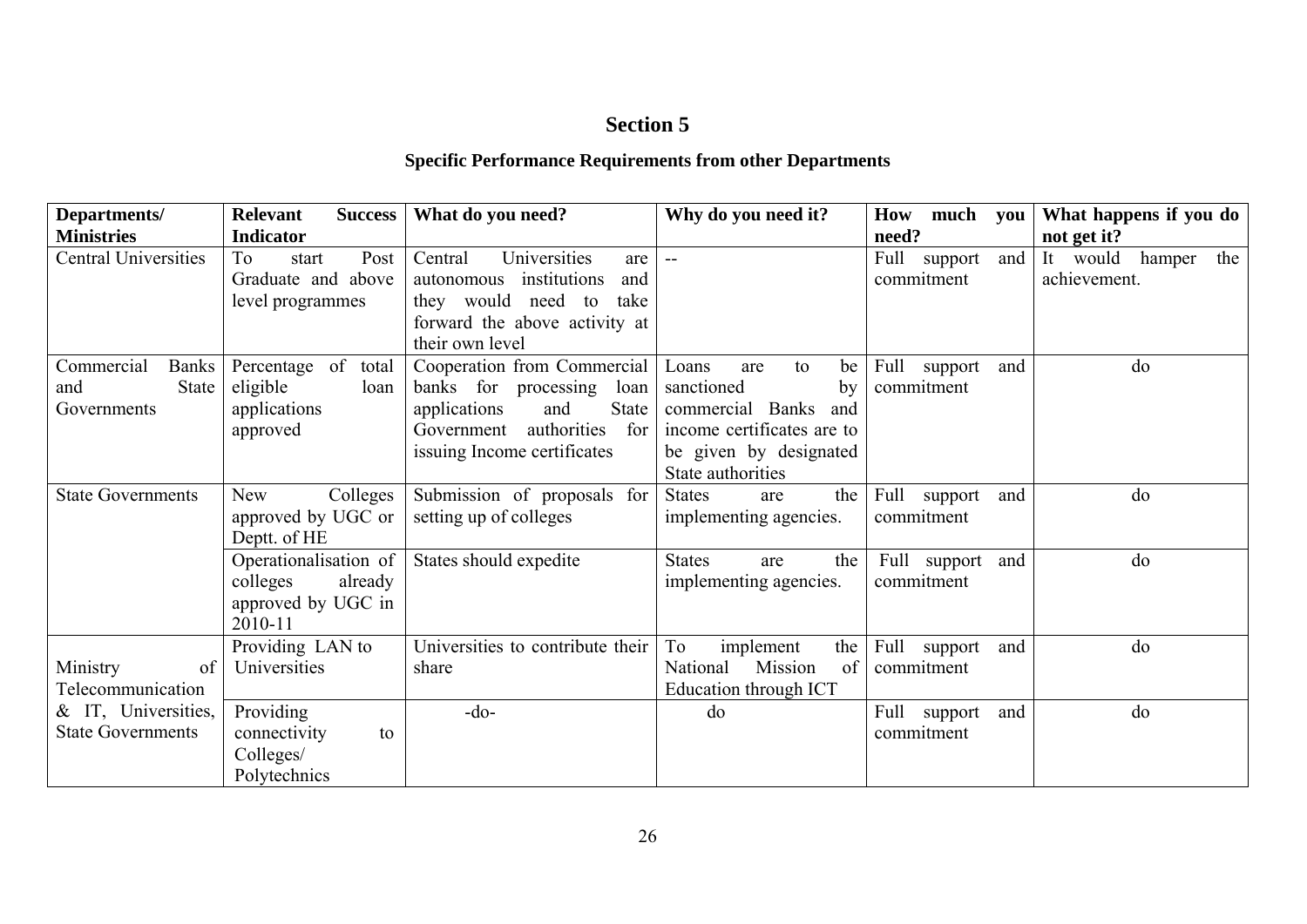| Universities<br>and<br>Higher Educational<br>Institutions      | E-Content<br>generation<br>(Semester courses)                                                                       | Participation by<br>Universities<br>Higher<br>Educational<br>and<br>institutions  | do                                                                                                                                                   | Full support<br>and<br>commitment    | do                                                                                                                               |
|----------------------------------------------------------------|---------------------------------------------------------------------------------------------------------------------|-----------------------------------------------------------------------------------|------------------------------------------------------------------------------------------------------------------------------------------------------|--------------------------------------|----------------------------------------------------------------------------------------------------------------------------------|
| Governments<br>State<br>Rajasthan<br>of<br>$\&$<br>Uttarakhand | Commencement<br>of<br>courses at the<br>new<br><b>IIMs</b>                                                          | Temporary accommodation for<br>new IIMs                                           | Courses can commence<br>after<br>only<br>temporary<br>accommodation<br>is<br>arranged by the State<br>Government                                     | Full support<br>and<br>commitment    | It would hamper<br>the<br>achievement and delay<br>the implementation of the<br>scheme.                                          |
| <b>State Governments</b>                                       | Selection of States<br>Partners<br>for<br>and<br><b>IIITs</b><br>setting up of<br>their<br>and<br>site<br>selection | Cooperation from the states<br>and also from industry partners                    | industry<br><b>State</b><br>and<br>should<br>partners<br>come<br>their<br>forward to share<br>contribution under PPP<br>mode                         | Full support<br>and<br>commitment    | It would<br>hamper the<br>achievement and delay<br>the implementation of the<br>scheme.                                          |
|                                                                | Polytechnics to<br>be<br>financial<br>provided<br>assistance $(2^{nd} \& 3^{rd}$<br>Installments)                   | Timely<br>submission<br>of<br>utilization certificates of the<br>earlier releases | Release of $2nd$<br>& $3^{\overline{rd}}$<br>installment can be made<br>after<br>obtaining<br>only<br>utilization certificate for<br>earlier release | Full<br>support<br>and<br>commitment | 2 <sup>nd</sup><br>3 <sup>rd</sup><br>$\&$<br>installments<br>be<br>released<br>cannot<br>without<br>utilization<br>certificate. |
|                                                                | Polytechnics<br>provided<br>first<br>installment<br>of<br>financial assistance                                      | of<br><b>State</b><br>Cooperation<br>Governments                                  |                                                                                                                                                      | Full<br>support<br>and<br>commitment | It would<br>the<br>hamper<br>achievement and delay<br>the implementation of the<br>schemes.                                      |
|                                                                | Persons trained                                                                                                     | of<br><b>State</b><br>Cooperation<br>Governments                                  |                                                                                                                                                      | Full<br>and<br>support<br>commitment | It<br>would<br>hamper the<br>achievement and delay<br>the implementation of the<br>schemes.                                      |
|                                                                | Release of funds for<br>Universities/<br>Engineering<br>Colleges/<br>General<br>Colleges                            | State governments are<br>the<br>implementing agencies.                            | States should submit the<br>proposals                                                                                                                | Full support<br>and<br>commitment    | It would<br>hamper the<br>achievement and delay<br>the implementation of the<br>schemes.                                         |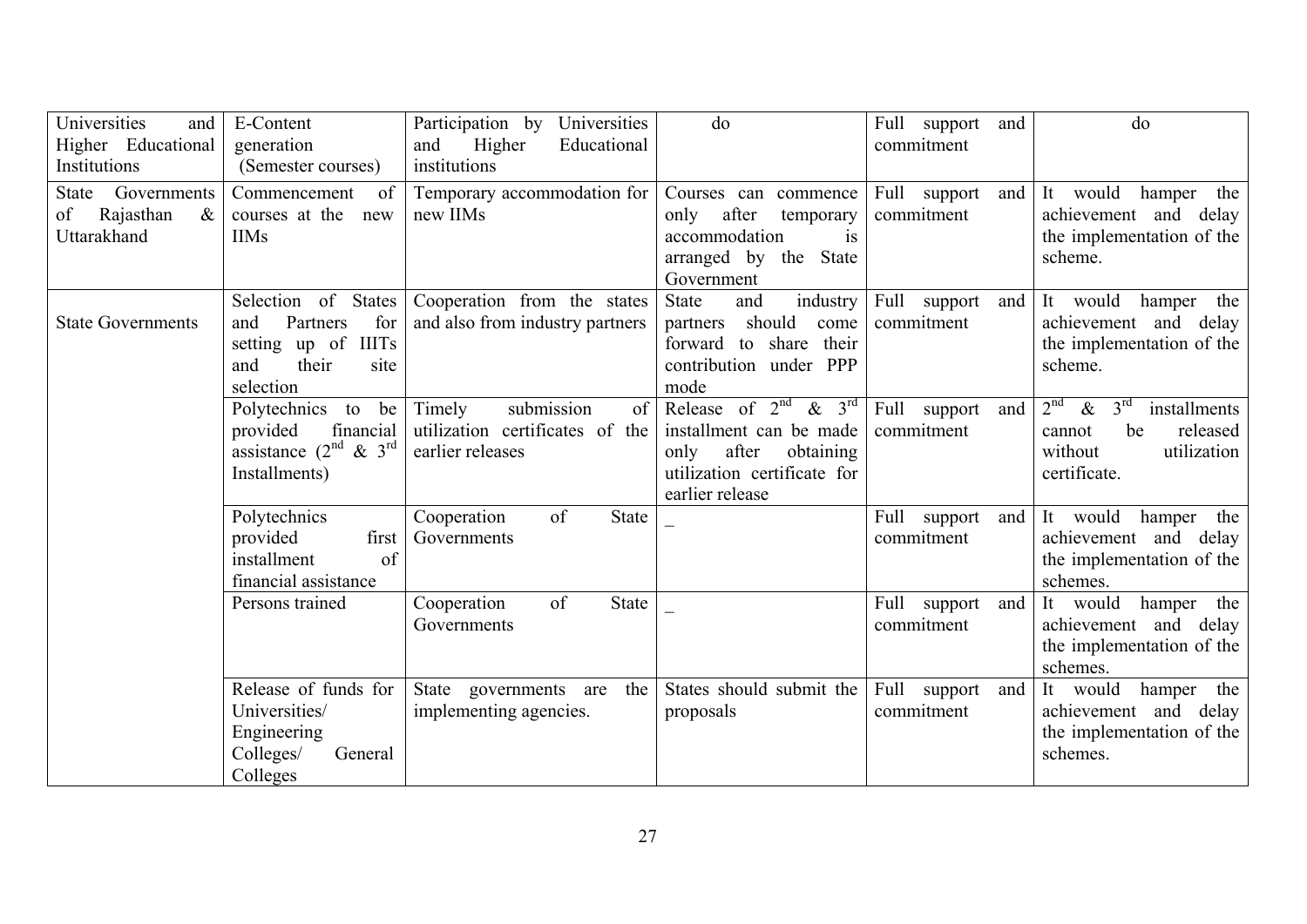| Ministry of Finance,<br>Planning<br>Commission,<br>Ministry of Law and<br>other participating<br>Ministries/<br>Department | Submission<br>of<br><b>Cabinet Note</b>                                       | Timely receipt of comments<br>from<br>various<br>Ministries/Departments | involves<br>It<br>policy<br>decision           | Full support<br>and<br>commitment | It would<br>hamper the<br>achievement and delay<br>the implementation of the<br>scheme.           |
|----------------------------------------------------------------------------------------------------------------------------|-------------------------------------------------------------------------------|-------------------------------------------------------------------------|------------------------------------------------|-----------------------------------|---------------------------------------------------------------------------------------------------|
| Technical<br>and                                                                                                           | Differently-<br>Abled                                                         | Inclusion of Differently Abled                                          | Technical/vocational                           | Full support<br>and               | Without the support of                                                                            |
| Vocational                                                                                                                 | persons covered                                                               | Persons in the mainstream                                               | institutions<br>should                         | commitment                        | educational institutions it                                                                       |
| Institutions                                                                                                               |                                                                               |                                                                         | accommodate them                               |                                   | would not be achieved.                                                                            |
| <b>State Governments</b>                                                                                                   | Colleges<br>approved<br><b>UGC</b><br>by<br><sub>or</sub><br>Department of HE | States are the implementing<br>agencies.                                | Inclusion of minorities in<br>the main stream. | Full support<br>and<br>commitment | It would hamper the<br>achievement and delay<br>the implementation of the<br>schemes.             |
|                                                                                                                            | Polytechnics                                                                  | States are the implementing                                             |                                                | Full<br>support<br>and            | It would<br>hamper the                                                                            |
|                                                                                                                            | provided<br>first                                                             | agencies                                                                |                                                | commitment                        | achievement and delay                                                                             |
|                                                                                                                            | installment<br>of                                                             |                                                                         |                                                |                                   | the implementation of the                                                                         |
|                                                                                                                            | financial assistance                                                          |                                                                         |                                                |                                   | schemes.                                                                                          |
| Ministry of Law and<br>other participating                                                                                 | Action on<br>review<br>reports of :-                                          | $\sim$ $\sim$                                                           |                                                | Full support                      |                                                                                                   |
| Ministries/<br>Departments                                                                                                 | <b>ICHR</b><br>(i)                                                            | As a follow up action                                                   |                                                | Full support                      | would<br>It<br>the<br>hamper<br>and delay<br>achievement<br>the implementation of the<br>schemes. |
|                                                                                                                            | <b>ICPR</b><br>(v)                                                            | As a follow up action                                                   |                                                | Full support                      | do                                                                                                |
|                                                                                                                            | <b>ICSSR</b><br>(vi)                                                          | As a follow up action                                                   |                                                | Full support                      | do                                                                                                |
|                                                                                                                            | <b>IIAS</b><br>(vii)                                                          | As a follow up action                                                   |                                                | Full support                      | do                                                                                                |
| DST,<br>DBT,                                                                                                               | Submission<br>of                                                              | from<br>Cooperation<br>other                                            | $-$                                            | Full support                      | do                                                                                                |
| Educational                                                                                                                | Concept Note to the                                                           | Ministries/Educational                                                  |                                                |                                   |                                                                                                   |
| State<br>Institutions,                                                                                                     | PM's<br>Innovation                                                            | Institutions                                                            |                                                |                                   |                                                                                                   |
| Governments,                                                                                                               | Council                                                                       |                                                                         |                                                |                                   |                                                                                                   |
| AICTE,<br>Technical                                                                                                        |                                                                               |                                                                         |                                                |                                   |                                                                                                   |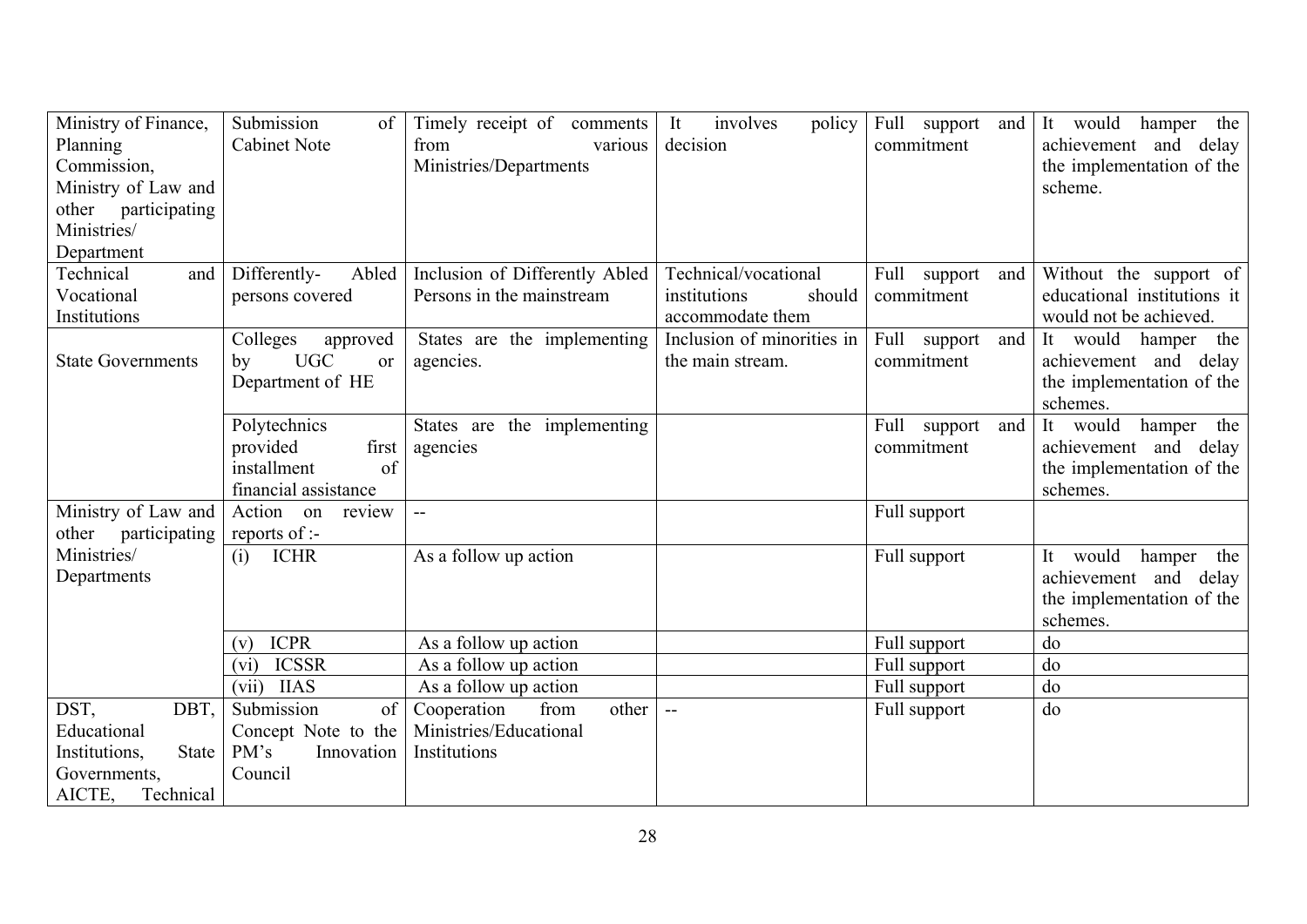| <b>Institutions</b>                |                                   |                                                              |                                                      |              |    |
|------------------------------------|-----------------------------------|--------------------------------------------------------------|------------------------------------------------------|--------------|----|
| State Governments,                 | Engineers<br>Graduate             | $\mathbb{L}^{\mathbb{L}}$                                    |                                                      | Full support | do |
| AICTE,<br>Technical                | and Diploma holders               |                                                              |                                                      |              |    |
| Institutions                       | trained                           |                                                              |                                                      |              |    |
| Ministry of Finance                | of<br><b>EFC</b><br>Holding       | For operationalisation of centre                             | Development of Indian                                | Full support | do |
| State<br>&                         | meeting                           | of excellence in Kannada and                                 | Language                                             |              |    |
| of<br>Governments                  |                                   | Telugu                                                       |                                                      |              |    |
| Karnataka<br>and<br>Andhra Pradesh | Holding meeting of                | Selection of Director Central                                | To fill the vacancy                                  | Full support | do |
|                                    | Search-cum-Selection<br>Committee | Institute of Classical Tamil                                 |                                                      |              |    |
| Ministry of Finance,               | Submission<br>of                  | Timely receipt of comments                                   | For setting up of NCHER                              | Full support | do |
| Planning                           | Cabinet note                      | various<br>from                                              |                                                      |              |    |
| Commission,                        |                                   | Ministries/departments                                       |                                                      |              |    |
| Ministry of Law and                |                                   |                                                              |                                                      |              |    |
| other participating                |                                   |                                                              |                                                      |              |    |
| Ministries/                        |                                   |                                                              |                                                      |              |    |
| Departments/State                  |                                   |                                                              |                                                      |              |    |
| Governments.<br>State Governments, | Finalization<br>of                |                                                              |                                                      |              | do |
| UGC, IGNOU and                     | Committee Report                  | To stream line the procedure in<br>Distance Education system | To avoid ambiguity and<br>duplicity regulation<br>in | Full support |    |
| <b>State</b><br>Open               |                                   |                                                              | distance education                                   |              |    |
| Universities                       |                                   |                                                              |                                                      |              |    |
| Planning                           | Finalisation<br>of                | Preparatory work for XII                                     | To facilitate preparation                            | Full support | do |
| Commission & State                 | Concept Note                      | Plan of the Department                                       | of $12th$ plan document of                           |              |    |
| Governments                        |                                   |                                                              | the department                                       |              |    |
| UNESCO, Ministry                   | Commencement<br>of                | Institute should be set up in                                |                                                      | Full support | do |
| of External Affairs,               | of<br>operations<br>the           | location<br>and<br>temporary                                 |                                                      |              |    |
| Ministry of Urban                  | Institute                         | for<br>education<br>commence                                 |                                                      |              |    |
| Development                        |                                   | sustainable<br>and<br>peace                                  |                                                      |              |    |
|                                    |                                   | development                                                  |                                                      |              |    |
| Planning                           | Holding of EFC                    | Proposal to be approved for                                  | For research in HE                                   | Full support | do |
| Commission<br>$\&$                 | meeting                           | setting up of centre of policy                               |                                                      |              |    |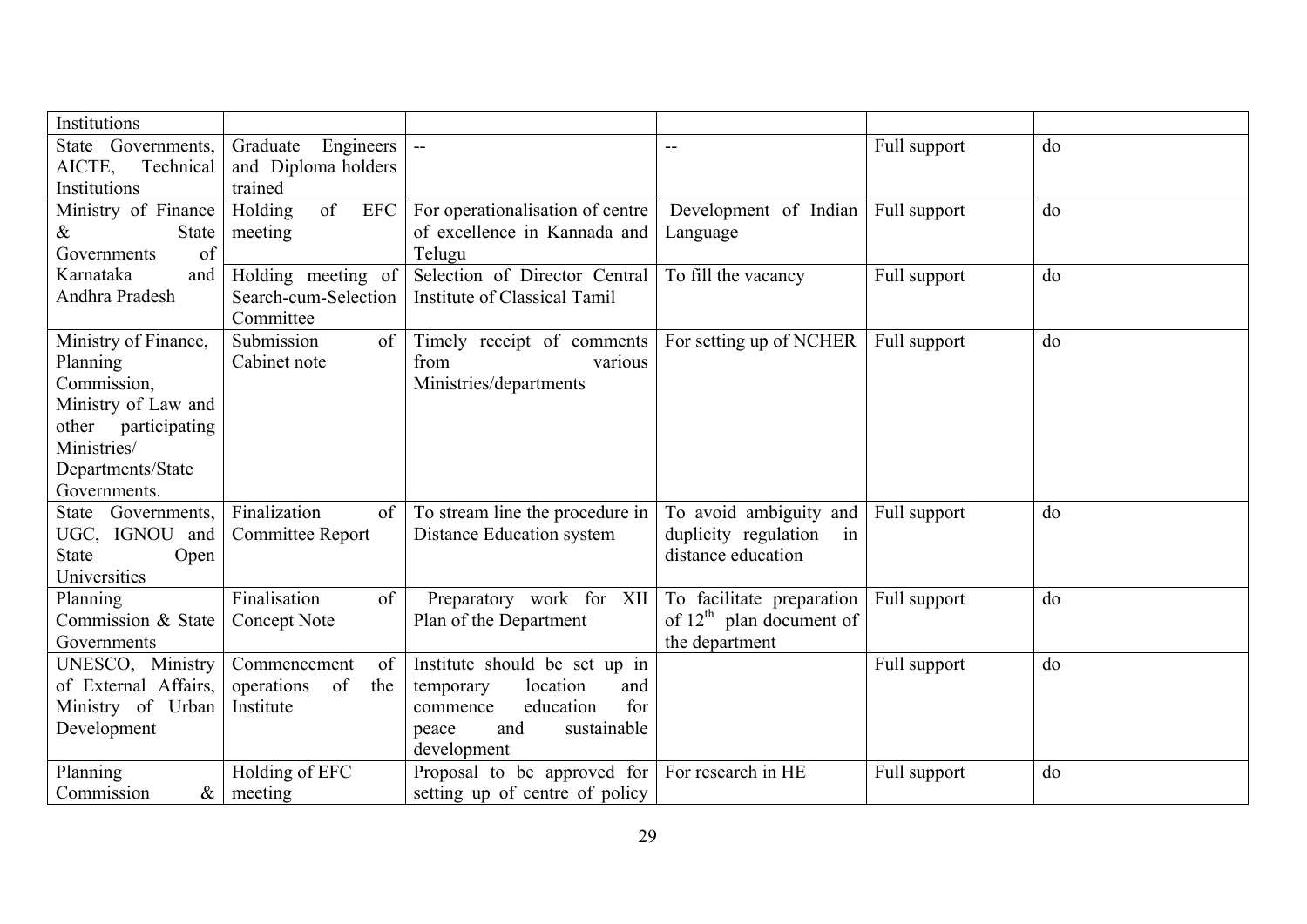| Ministry of Finance                    |                         | research.                                         |                                                   |              |    |
|----------------------------------------|-------------------------|---------------------------------------------------|---------------------------------------------------|--------------|----|
| of<br>Department<br>School Education & | Release of<br>Report    | To prepare a report to the<br>people on education | To get feed back from<br>the stake holders on the | Full support | do |
| Literacy<br>and                        |                         |                                                   | report                                            |              |    |
| Planning                               |                         |                                                   |                                                   |              |    |
| Commission                             |                         |                                                   |                                                   |              |    |
| of <sub>1</sub><br>Department          | Quarterly               |                                                   |                                                   |              | do |
| School Education &                     | publication<br>of       |                                                   |                                                   |              |    |
| Literacy                               | Newsletter (No. of      |                                                   |                                                   |              |    |
|                                        | Issues)                 |                                                   |                                                   |              |    |
|                                        | India<br>All<br>Higher  | <b>States</b><br>educational<br>and               | For data base                                     | Full support | do |
| <b>State</b><br>Governments            | <b>Education Survey</b> | institutions<br>should<br>give                    |                                                   |              |    |
| educational<br>and                     |                         | information                                       |                                                   |              |    |
| institutions                           | Release of Statistics   | do                                                | For data base                                     | Full support | do |
|                                        | of School Education     |                                                   |                                                   |              |    |
|                                        | 2009-10                 |                                                   |                                                   |              |    |
|                                        | Release of Statistics   | do                                                | For data base                                     | Full support | do |
|                                        | of Higher Education     |                                                   |                                                   |              |    |
|                                        | 2008-09                 |                                                   |                                                   |              |    |
|                                        | Release of Statistics   | do                                                | For data base                                     | Full support |    |
|                                        | of Higher Education     |                                                   |                                                   |              |    |
|                                        | 2009-10                 |                                                   |                                                   |              |    |